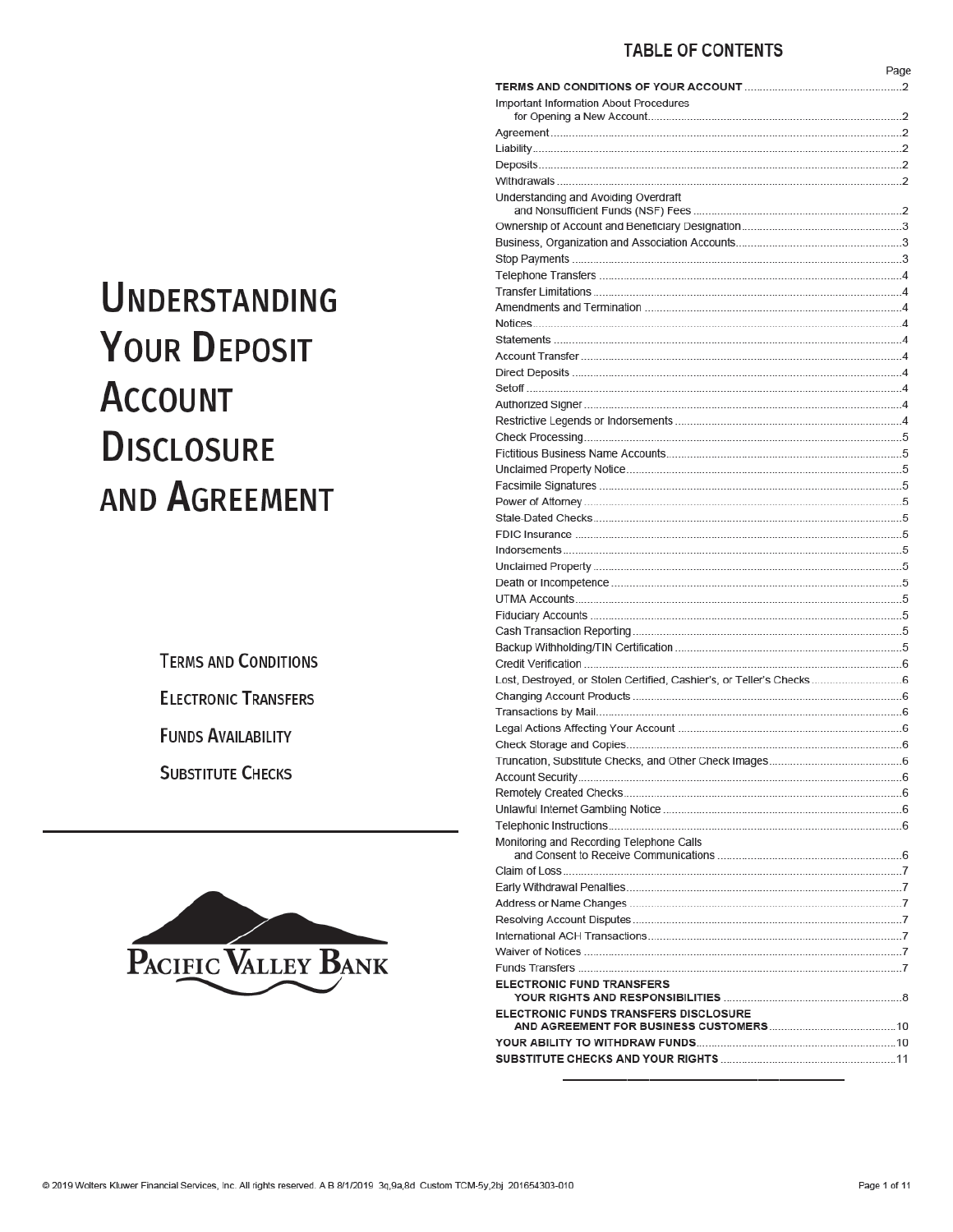## **TERMS AND CONDITIONS OF YOUR ACCOUNT**

**IMPORTANT INFORMATION ABOUT PROCEDURES FOR OPENING A NEW ACCOUNT -** To help the government fight the funding of terrorism and money laundering activities, federal law requires all financial institutions to obtain, verify, and record information that identifies each person who opens an account.

What this means for you: When you open an account, we will ask for your name, address, date of birth, and other information that will allow us to identify you. We may also ask to see your driver's license or other iden ifying documents.

**AGREEMENT -** This document, along with any other documents we give you pertaining to your account(s), is a contract that establishes rules which control your account(s) with us. Please read this carefully and retain it for future reference. If you sign the signature card or open or continue to use the account, you agree to these rules. You will receive a separate schedule of rates, qualifying balances, and fees if they are not included in this document. If you have any questions, please call us.

This agreement is subject to applicable federal laws, the laws of the state of California and other applicable rules such as the operating letters of the Federal Reserve Banks and payment processing system rules (except to the extent that this agreement can and does vary such rules or laws). The body of state and federal law that governs our relationship with you, however, is too large and complex to be reproduced here. The purpose of this document is to:

(1) summarize some laws that apply to common transactions;

- (2) establish rules to cover transactions or events which the law does not regulate;
- (3) establish rules for certain transactions or events which the law regulates but permits variation by agreement; and
- (4) give you disclosures of some of our policies to which you may be entitled or in which you may be interested.

If any provision of this document is found to be unenforceable according to its terms, all remaining provisions will continue in full force and effect. We may permit some variations from our standard agreement, but we must agree to any varia ion in writing either on he signature card for your account or in some other document. Nothing in this document is intended to vary our duty to act in good fai h and wi h ordinary care when required by law.

As used in this document the words "we," "our," and "us" mean the financial institution and the words "you" and "your" mean the account holder(s) and anyone else with the authority to deposit, withdraw, or exercise control over the funds in the account. However, this agreement does not intend, and the terms "you" and "your" should not be interpreted, to expand an individual's responsibility for an organization's liability. If this account is owned by a corporation, partnership or other organization, individual liability is determined by the laws generally applicable to that type of organization. The headings in this document are for convenience or reference only and will not govern the interpretation of the provisions. Unless it would be inconsistent to do so, words and phrases used in this document should be construed so the singular includes the plural and the plural includes the singular.

**LIABILITY -** You agree, for yourself (and the person or entity you represent if you sign as a representative of another) to the terms of this account and the schedule of charges. You authorize us to deduct these charges, without notice to you, directly from the account balance as accrued. You will pay any additional reasonable charges for services you request which are not covered by this agreement.

Each of you also agrees to be jointly and severally (individually) liable for any account shortage resulting from charges or overdrafts, whether caused by you or another with access to this account. This liability is due immediately, and we can deduct any amounts deposited into the account and apply those amounts to the shortage. You have no right to defer payment of this liability, and you are liable regardless of whether you signed the item or benefited from he charge or overdraft.

You will be liable for our costs as well as for our reasonable attorneys' fees, to the extent permitted by law, whether incurred as a result of collection or in any other dispute involving your account. This includes, but is not limited to, disputes between you and another joint owner; you and an authorized signer or similar party; or a third party claiming an interest in your account. This also includes any action that you or a third party takes regarding the account that causes us, in good faith, to seek the advice of an attorney, whether or not we become involved in the dispute. All costs and attorneys' fees can be deducted from your account when they are incurred, without notice to you.

**DEPOSITS -** We will give only provisional credit until collection is final for any items, other than cash, we accept for deposit (including items drawn "on us"). Before settlement of any item becomes final, we act only as your agent, regardless of the form of indorsement or lack of indorsement on the item and even though we provide you provisional credit for the item. We may reverse any provisional credit for items that are lost, stolen, or returned. Unless prohibited by law, we also reserve the right to charge back to your account the amount of any item deposited to your account or cashed for you which was initially paid by the payor bank and which is later returned to us due to an allegedly forged, unauthorized or missing indorsement, claim of altera ion, encoding error, counterfeit cashier's check or other problem which in our judgment justifies reversal of credit. You authorize us to attempt to collect previously returned items without giving you notice, and in attempting to collect we may permit the payor bank to hold an item beyond the midnight deadline. Actual credit for deposits of, or payable in, foreign currency will be at the exchange rate in effect on final collection in U.S. dollars. We are not responsible for transactions by mail or outside depository until we actually record them. We will treat and record all transactions received after our "daily cutoff ime" on a business day we are open, or received on a day we are not open for business, as if initiated on the next business day that we are open. At our option, we may take an item for collection rather than for deposit. If we accept a third-party check or draft for deposit, we may require any thirdparty indorsers to verify or guarantee their indorsements, or indorse in our presence. **WITHDRAWALS -** 

**Generally -** Unless clearly indicated otherwise on the account records, any of you, acting alone, who signs to open the account or has authority to make withdrawals may withdraw or transfer all or any part of the account balance at any time. Each of you (until we receive written notice to the contrary) authorizes each other person who signs or has authority to make withdrawals to indorse any item payable to you or your order for deposit to this account or any other transaction with us.

**Postdated checks -** A postdated check is one which bears a date later than the date on which the check is written. We may properly pay and charge your account for a postdated check even though payment was made before the date of the check, unless we have received written notice of the postdating in time to have a reasonable opportunity to act. Because we process checks mechanically, your notice will not be effective and we will not be liable for failing to honor your notice unless it precisely identifies the number, date, amount and payee of the item.

**Checks and withdrawal rules -** If you do not purchase your check blanks from us, you must be certain that we approve the check blanks you purchase. We may refuse any withdrawal or transfer request which you attempt on forms not approved by us or by any method we do not specifically permit. We may refuse any withdrawal or transfer request which is greater in number than the frequency permitted, or which is for an amount greater or less than any withdrawal limitations. We will use the date the transaction is completed by us (as opposed to the date you initiate it) to apply the frequency limitations. In addition, we may place limitations on the account until your identity is verified.

Even if we honor a nonconforming request, we are not required to do so later. If you violate the stated transaction limitations (if any), in our discretion we may close your account or reclassify it as a transaction account. If we reclassify your account, your account will be subject to the fees and earnings rules of the new account classification.

If we are presented with an item drawn against your account that would be a "substitute check," as defined by law, but for an error or defect in the item introduced in the substitute check creation process, you agree hat we may pay such item.

**Cash withdrawals -** We recommend you take care when making large cash withdrawals because carrying large amounts of cash may pose a danger to your personal safety. As an alternative to making a large cash withdrawal, you may want to consider a cashier's check or similar instrument. You assume full responsibility of any loss in the event the cash you withdraw is lost, stolen, or destroyed. You agree to hold us harmless from any loss you incur as a result of your decision to withdraw funds in the form of cash.

**Multiple signatures, electronic check conversion, and similar transactions -** An electronic check conversion transaction is a transac ion where a check or similar item is converted into an electronic fund transfer as defined in the Electronic Fund Transfers regulation. In these types of transactions the check or similar item is either removed from circulation (truncated) or given back to you. As a result, we have no opportunity to review the signatures or otherwise examine the original check or item. You agree that, as to these or any items as to which we have no opportunity to examine the signatures, you waive any requirement of multiple signatures.

**Notice of withdrawal -** We reserve the right to require not less than 7 days' notice in writing before each withdrawal from an interest-bearing account other than a time deposit or demand deposit, or from any other savings account as defined by Regulation D. (The law requires us to reserve this right, but it is not our general policy to use it.) Withdrawals from a time account prior to maturity or prior to any notice period may be restricted and may be subject to penalty. See your notice of penalty for early withdrawal.

#### **UNDERSTANDING AND AVOIDING OVERDRAFT AND NONSUFFICIENT FUNDS (NSF) FEES -**

**Generally -** The information in this section is being provided to help you understand what happens if your account is overdrawn. Understanding the concepts of overdrafts and nonsufficient funds (NSF) is important and can help you avoid being assessed fees or charges. This section also provides contractual terms relating to overdrafts and NSF transac ions.

An overdrawn account will typically result in you being charged an overdraft fee or an NSF fee. Generally, an overdraft occurs when there is not enough money in your account to pay for a transaction, but we pay (or cover) the transaction anyway. An NSF transaction is slightly different. In an NSF transaction, we do not cover the transaction. Instead, the transaction is rejected and the item or requested payment is returned. In either situation, we can charge you a fee.

**Determining your available balance -** We use the "available balance" method to determine whether your account is overdrawn, that is, whether there is enough money in your account to pay for a transaction. Importantly, your "available" balance may not be the same as your account's "actual" balance. This means an overdraft or an NSF transaction could occur regardless of your account's actual balance.

Your account's actual balance (sometimes called the ledger balance) only includes transactions that have settled up to that point in time, that is, transactions (deposits and payments) that have posted to your account. The actual balance does not include outstanding transactions (such as checks that have not yet cleared and electronic transactions that have been authorized but which are still pending). The balance on your periodic statement is the ledger balance for your account as of the statement date.

As the name implies, your available balance is calculated based on the money "available" in your account to make payments. In other words, the available balance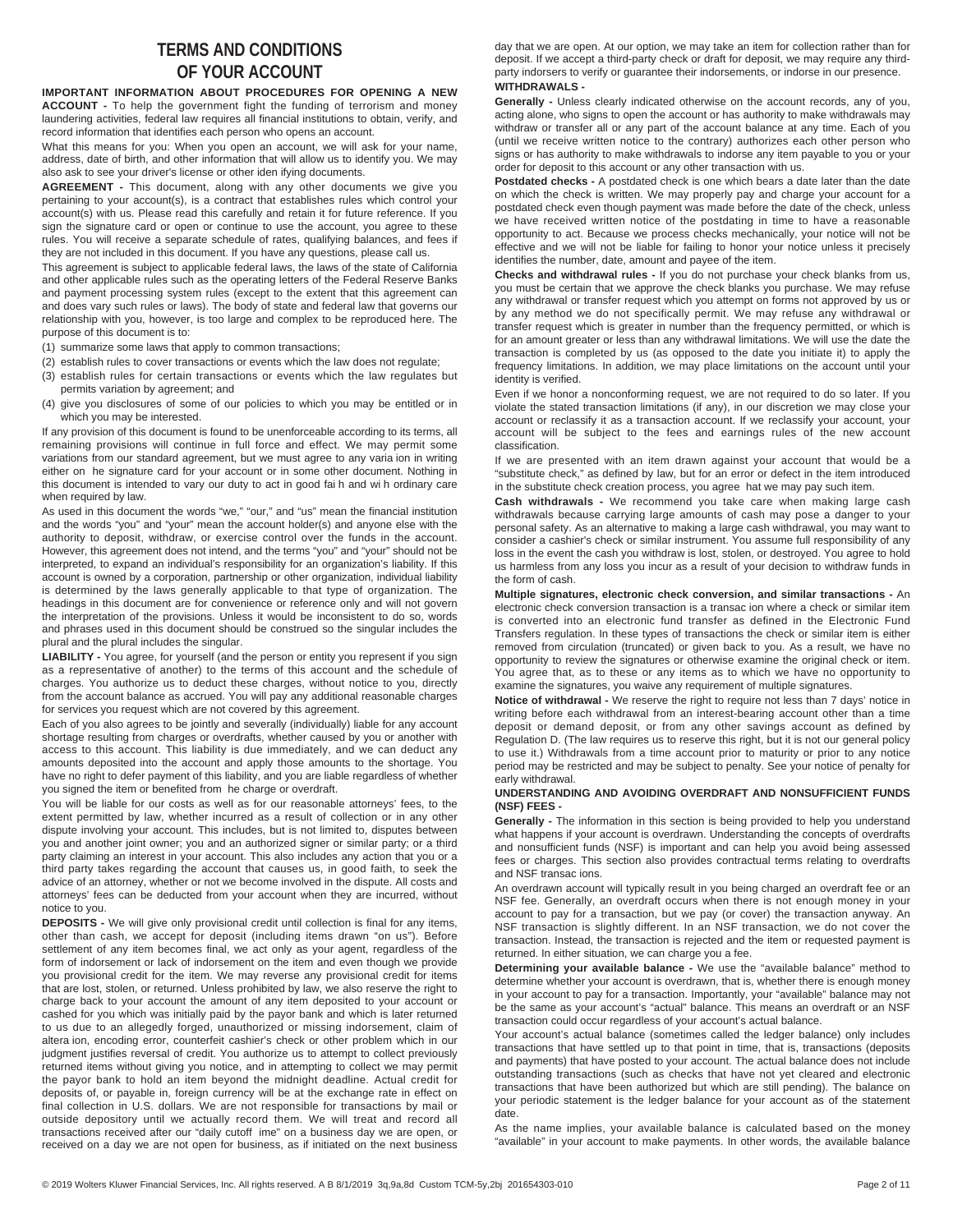takes transactions that have been au horized, but not yet settled, and subtracts them from the actual balance. In addition, when calculating your available balance, any "holds" placed on deposits that have not yet cleared are also subtracted from the actual balance. For more information on how holds placed on funds in your account can impact your available balance, read the subsection titled "A temporary debit authorization hold affects your account balance."

**Overdrafts -** You understand that we may, at our discretion, honor withdrawal requests that overdraw your account. However, the fact that we may honor wi hdrawal requests that overdraw the account balance does not obligate us to do so later. So you can NOT rely on us to pay overdrafts on your account regardless of how frequently or under what circumstances we have paid overdrafts on your account in the past. We can change our practice of paying, or not paying, discretionary overdrafts on your account without notice to you. You can ask us if we have other account services that might be available to you where we commit to paying overdrafts under certain circumstances, such as an overdraft protection line-of-credit or a plan to sweep funds from another account you have with us. You agree that we may charge fees for overdrafts. We may use subsequent deposits, including direct deposits of social security or other government benefits, to cover such overdrafts and overdraft fees.

**Nonsufficient funds (NSF) fees -** If an item drafted by you (such as a check) or a transaction you set up (such as a preauthorized transfer) is presented for payment in an amount that is more than the amount of money available in your account, and we decide not to pay the item or transaction, you agree that we can charge you an NSF fee for returning the payment. Be aware that such an item or payment may be presented multiple times and that we do not monitor or control the number of times a transaction is presented for payment. You agree that we may charge you an NSF fee each time a payment is presented if the amount of money available in your account is not sufficient to cover the payment, regardless of the number of times the payment is presented.

Payment types - Some, but not necessarily all, of the ways you can access the funds in your account include debit card transactions, automated clearing house (ACH) transactions, and check transactions. All these payment types can use different processing systems and some may take more or less time to post. This information is important for a number of reasons. For example, keeping track of the checks you write and the timing of the preauthorized payments you set up will help you to know what other transactions might still post against your account. For information about how and when we process these different payment types, see the "Transaction posting order" subsection below.

**Balance information -** Keeping track of your balance is important. You can review your balance in a number of ways including reviewing your periodic statement, reviewing your balance online, accessing your account information by phone, or coming into one of our branches.

**Funds availability -** Knowing when funds you deposit into your checking account will be made available for withdrawal is another important concept that can help you avoid being assessed fees or charges. Please see our funds availability disclosure for information on when different types of deposits will be made available for withdrawal. For those accounts to which our funds availability policy disclosure does not apply, you can ask us when you make a deposit when those funds will be available for withdrawal. An item may be returned after the funds from the deposit of that item are made available for withdrawal. In that case, we will reverse the credit of the item. We may determine the amount of available funds in your account for the purpose of deciding whether to return an item for insufficient funds at any time between the times we receive the item and when we return the item or send a notice in lieu of return. We need only make one determination, but if we choose to make a subsequent determination, the account balance at the subsequent time will determine whether there are insufficient available funds.

**A temporary debit authorization hold affects your account balance -** On debit card purchases, merchants may request a temporary hold on your account for a specified sum of money when the merchant does not know the exact amount of the purchase at the time the card is authorized. The amount of the temporary hold may be more than the actual amount of your purchase. Some common transactions where this occurs involve purchases of gasoline, hotel rooms, or meals at restaurants. When this happens, our processing system cannot determine that the amount of the hold exceeds the actual amount of your purchase. This temporary hold, and the amount charged to your account, will eventually be adjusted to the actual amount of your purchase, but it could be three calendar days, or even longer in some cases, before the adjustment is made. Until the adjustment is made, the amount of funds in your account available for other transactions will be reduced by the amount of the temporary hold. If another transaction is presented for payment in an amount greater than the funds left after the deduction of the temporary hold amount, you will be charged an NSF or overdraft fee according to our NSF or overdraft fee policy. You will be charged the fee even if you would have had sufficient funds in your account if the amount of the hold had been equal to the amount of your purchase.

**Transaction posting order -** Posting order is the order in which transactions are applied to your account during processing at the end of a business day. Please read this disclosure carefully because it tells you the order in which we post transactions to your account. You agree to this order of transaction posting.

We generally post transactions from lowest to highest dollar amount within each category type:

- **•** Electronic transactions which generally comprises of miscellaneous debits, wire transfers, telephone transfers
- **•** Money Market Account in-bank transactions
- **•** ATM and debit card transactions (Point of Sale or credit)
- **•** On-us transactions such as loan payments and in-bank cash withdrawals from your account
- **•** ATM withdrawals and recurring debit card transactions
- **•** ACH transactions
- **•** Checks and similar items
- **•** ATM/NSF Service Charges
- **•** Sweeps
- **•** Online banking transfers

There may be occasions where certain types of transactions such as online banking transfers and sweeps post in a different order to your account. For example, if you set up an "Express Transfer" within our online banking system, that item will post prior to your checks. However, if you set up a "Scheduled Transfer" within our online banking system, that transfer will post after all other transactions listed above.

There may be situations beyond our control where items post to your account in a different order than listed above. For example, when you write a check to a merchant to pay for goods and the merchant converts your check electronically, this would change the posting order of that item. Paper items that are damaged in processing may also affect how that transaction is posted to your account.

### **How to best avoid fees from overdrawing your account.**

The best way to prevent NSFs and overdrafts and avoid resulting fees is to keep an accurate record of all your account activities and ensure that you always have enough funds available in your account to cover all of your debit transactions.

**OWNERSHIP OF ACCOUNT AND BENEFICIARY DESIGNATION -** These rules apply to his account depending on the form of ownership and beneficiary designation, if any, specified on the account records. We reserve the right to refuse some forms of ownership on any or all of our accounts. We make no representations as to the appropriateness or effect of the ownership and beneficiary designations, except as they determine to whom we pay the account funds. As used in this agreement "party" means a person who, by the terms of the account, has a present right, subject to request, to payment from a multiple-party account other than as an agent.

**Individual Account -** is an account in the name of one person.

**Joint Account -** This account or certificate is owned by the named parties. Upon the death of any of them, ownership passes to the survivor(s).

**Joint Account of Spouses with Right of Survivorship -** This account or certificate is owned by the named parties, who are spouses, and is presumed to be their community property. Upon the death of either of them, ownership passes to the survivor.

**Community Property Account of Spouses -** This account or certificate is the community property of the named parties who are spouses. The ownership during lifetime and after the death of a spouse is determined by the law applicable to community property generally and may be affected by a will.

**Tenancy in Common Account -** This account or certificate is owned by the named parties as tenants in common. Upon the death of any party, the ownership interest of that party passes to the named pay-on-dea h payee(s) of that party or, if none, to the estate of that party.

**P.O.D. Account with Single Party -** This account or certificate is owned by the named party. Upon the death of that party, ownership passes to the named pay-ondeath payee(s).

**P.O.D. Account with Multiple Parties -** This account or certificate is owned by the named parties. Upon the death of any of them, ownership passes to the survivor(s). Upon the death of all of them, ownership passes to he named pay-on-death payee(s). **Trust Account Subject to Separate Agreement -** We will abide by the terms of any separate agreement which clearly pertains to this account and which you file with us. Any additional consistent terms stated on this form will also apply.

**BUSINESS, ORGANIZATION AND ASSOCIATION ACCOUNTS - Earnings in the** form of interest, dividends, or credits will be paid only on collected funds, unless otherwise provided by law or our policy. You represent that you have the authority to open and conduct business on this account on behalf of the entity. We may require the governing body of the entity opening the account to give us a separate authorization telling us who is authorized to act on its behalf. We will honor the authorization until we actually receive written notice of a change from the governing body of the entity.

**STOP PAYMENTS -** Unless otherwise provided, the rules in this section cover stopping payment of items such as checks and drafts. Rules for stopping payment of other types of transfers of funds, such as consumer electronic fund transfers, may be established by law or our policy. If we have not disclosed these rules to you elsewhere, you may ask us about those rules.

We may accept an order to stop payment on any item from any one of you. You must make any stop-payment order in the manner required by law and we must receive it in time to give us a reasonable opportunity to act on it before our stop-payment cutoff time. When you place your stop-payment order we will tell you what information we need to stop payment. This information must be exact since stop-payment orders are handled by computers. If your information is not exact your order will not be effective and we will not be responsible for failure to stop payment.

You may stop payment on any item drawn on your account whether you sign the item or not. Generally, if your stop-payment order is given to us in writing it is effective for six months. Your order will lapse after that time if you do not renew the order in writing before the end of the six-month period. If he original stop-payment order was oral your stop-payment order will lapse after 14 calendar days if you do not confirm your order in writing within that time period. We are not obligated to notify you when a stoppayment order expires.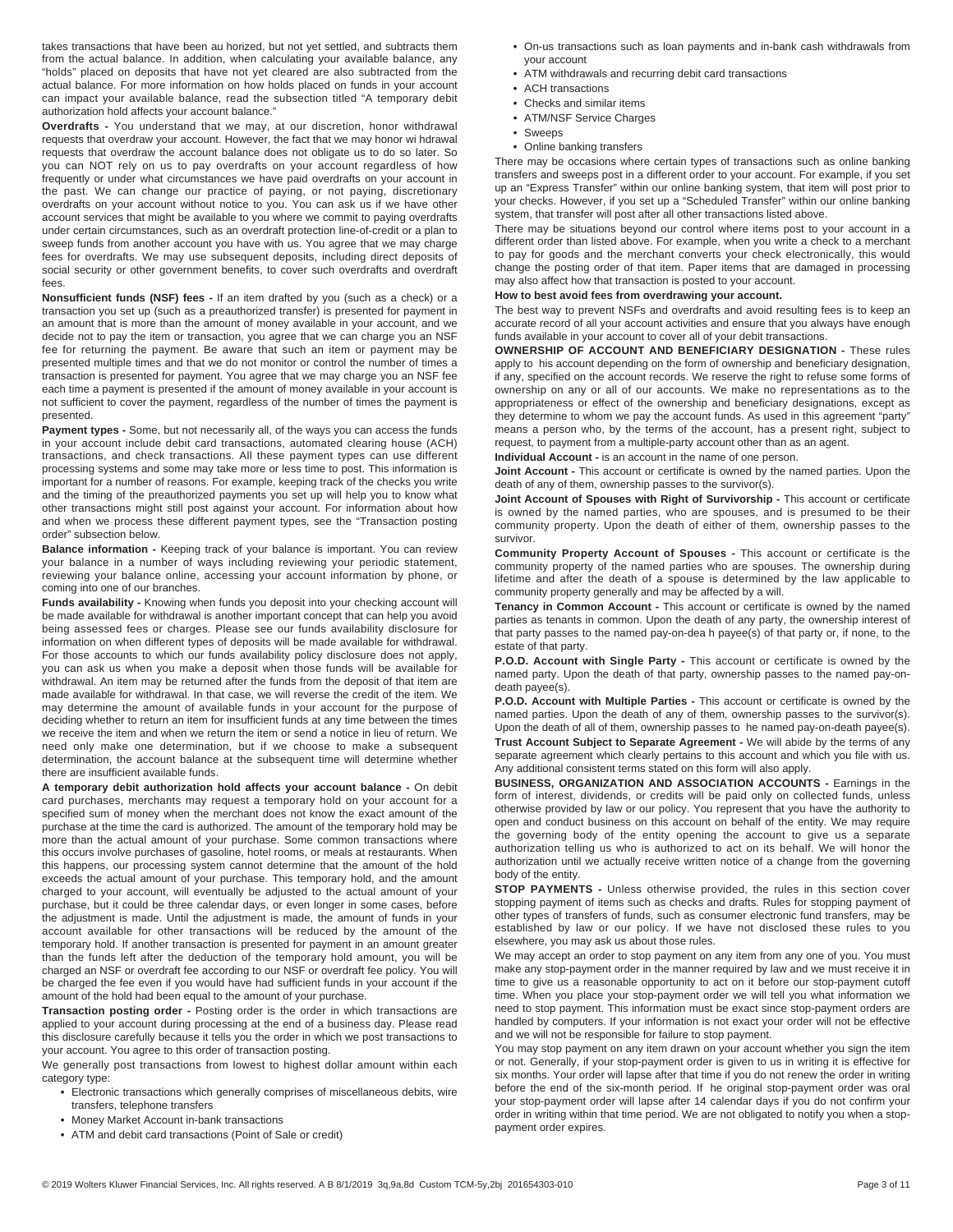If you stop payment on an item and we incur any damages or expenses because of the stop payment, you agree to indemnify us for those damages or expenses, including attorneys' fees. You assign to us all rights against the payee or any other holder of the item. You agree to cooperate with us in any legal actions that we may take against such persons. You should be aware that anyone holding the item may be entitled to enforce payment against you despite the stop-payment order.

Our stop-payment cutoff time is one hour after the opening of the next banking day after the banking day on which we receive the item. Additional limitations on our obligation to stop payment are provided by law (e.g., we paid the item in cash or we certified the item).

**TELEPHONE TRANSFERS -** A telephone transfer of funds from this account to another account with us, if otherwise arranged for or permitted, may be made by the same persons and under the same conditions generally applicable to withdrawals made in writing. Limitations on the number of telephonic transfers from a savings account are described elsewhere.

**TRANSFER LIMITATIONS -** Federal regulations limit the number of electronic, telephone and computer transfers from Money Market and/or Savings accounts. Transfers from a Regular Savings and/or Money Market account to another account, or to third parties, by pre-authorized, automatic, overdraft protection, telephone, or computer transfer or by draft, debit card or similar order are limited to six per account statement cycle.

Savings account point-of-sale transactions are not permitted. If the transfer or withdrawal is initiated in person, by mail, or at an ATM then there is no limit on the number of payments that may be made directly to you, directly to us for amounts you owe us, or transfers to other accounts you have with us. Withdrawals by phone are also unlimited if you are requesting that a check be mailed to you.

**AMENDMENTS AND TERMINATION -** We may change any term of this agreement. Rules governing changes in interest rates are provided separately in the Truth-in-Savings disclosure or in another document. For other changes, we will give you reasonable notice in writing or by any other method permitted by law. We may also close this account at any time upon reasonable notice to you and tender of the account balance personally or by mail. Items presented for payment after the account is closed may be dishonored. When you close your account, you are responsible for leaving enough money in the account to cover any outstanding items to be paid from the account. Reasonable notice depends on the circumstances, and in some cases such as when we cannot verify your identity or we suspect fraud, it might be reasonable for us to give you notice after the change or account closure becomes effective. For instance, if we suspect fraudulent activity with respect to your account, we might immediately freeze or close your account and then give you no ice. If we have notified you of a change in any term of your account and you continue to have your account after the effective date of the change, you have agreed to the new term(s).

**NOTICES -** Any written notice you give us is effective when we actually receive it, and it must be given to us according to the specific delivery instructions provided elsewhere, if any. We must receive it in time to have a reasonable opportunity to act on it. If the notice is regarding a check or other item, you must give us sufficient information to be able to identify the check or item, including the precise check or item number, amount, date and payee. Written notice we give you is effective when it is deposited in the United States Mail with proper postage and addressed to your mailing address we have on file. Notice to any of you is notice to all of you.

**STATEMENTS -** Statements are a valuable tool to help prevent fraudulent or mistaken transfers. Your statement will show the transactions that occurred in connection with your account during the statement period.

**Your duty to report unauthorized signatures, alterations and forgeries -** Your statement will provide sufficient information for you to reasonably identify he items paid (item number, amount, and date of payment). You should keep a record of each transaction as it is made so that when we give you the information in the statement, you will have a complete understanding of each transaction listed.

You have some responsibilities in connection with your statement. You must examine your statement with "reasonable promptness." Also, if you discover (or reasonably should have discovered) any unauthorized signatures or alterations, you must promptly notify us of he relevant facts. As between you and us, if you fail to do either of these duties, you must bear the loss entirely yourself or share he loss with us (we may have to share some of the loss if we failed to use ordinary care and if we contributed to the loss). The loss you might bear, in whole or part, could be not only with respect to items listed on the statement, but also other items with unauthorized signatures or alterations by the same wrongdoer. Of course, an attempt can be made to recover the loss from the thief, but this is often unsuccessful.

You agree that the time you have to examine your statement and report to us will depend on the circumstances, but you will not, in any circumstance, have a total of more than 30 days from when we first send or make the statement available to you.

You further agree that if you fail to report any unauthorized signatures, alterations or forgeries in your account within 60 days of when we first send or make the statement available, you cannot assert a claim against us on any items in that statement, and as between you and us the loss will be entirely yours. This 60-day limitation is without regard to whether we exercised ordinary care. The limitation in this paragraph is in addition to those contained in the second paragraph of this section.

Contact us if you do not receive your regular statement. If this is a business account, you agree that you will have at least two people review your statements, notices, and returned checks, or in the alternative, the person who reviews these will be someone who does not have authority to transact business on the account.

**Your duty to report other errors or problems -** In addition to the Commercial Code and other state law, you agree there is a common law duty to promptly review your

statement for errors in addition to unauthorized signatures, alterations or forgeries. Promptly reviewing your statement is valuable to both you and us because it can help identify, correct and prevent future mistakes.

In addition to your duty to review your statements for unauthorized signatures, alterations and forgeries, you agree to examine your statement with reasonable promptness for any other error or problem - such as an encoding error or an unexpected deposit amount. Also, if you receive or we make available either your items or images of your items, you must examine them for any unauthorized or missing indorsements or any other problems. You agree that the time you have to examine your statement and items and report to us will depend on the circumstances. However, this time period shall not exceed 60 days. Failure to examine your statement and items and report any errors to us within 60 days of when we first send or make the statement available precludes you from asserting a claim against us for any errors on items identified in that statement and as between you and us the loss will be entirely yours. If a good reason (such as a long trip or a hospital stay) kept you from telling us, we will extend the 60 day time period to report other errors.

**Errors relating to electronic fund transfers or substitute checks -** For information on errors relating to electronic fund transfers (e.g., on-line, mobile, debit card or ATM transactions) refer to your Electronic Fund Transfers disclosure and the sections on consumer liability and error resolution. For information on errors relating to a substitute check you received, refer to your disclosure entitled Substitute Checks and Your Rights.

**Duty to notify if statement not received -** You agree to immediately notify us if you do not receive your statement by the date you normally expect to receive it. Not receiving your statement in a timely manner is a sign that there may be an issue with your account, such as possible fraud or identity theft.

**ACCOUNT TRANSFER -** If you attempt to transfer or assign all or a part of your account, we will not be bound by the transfer or assignment until we agree in writing to the transfer or assignment. We are not required to accept or recognize any transfer or assignment. Unless we agree otherwise in writing, any rights of a transferee or assignee will be subject to our right of setoff or prior security interest. We have no obligation to notify you or any other person before disbursing any funds from your account in accordance with what we in good faith believe to be the terms of the transfer or assignment.

**DIRECT DEPOSITS -** If we are required for any reason to reimburse the federal government for all or any portion of a benefit payment that was directly deposited into your account, you authorize us to deduct the amount of our liability to the federal government from the account or from any other account you have with us, without prior notice and at any time, except as prohibited by law. We may also use any other legal remedy to recover the amount of our liability.

**SETOFF -** We may (without prior notice and when permitted by law) set off the funds in this account against any due and payable debt any of you owe us now or in the future. The amount of the setoff may be further limited by applicable law. If this account is owned by one or more of you as individuals, we may set off any funds in the account against a due and payable debt a partnership owes us now or in the future, to he extent of your liability as a partner for the partnership debt. If your debt arises from a promissory note, then the amount of he due and payable debt will be the full amount we have demanded, as entitled under the terms of the note, and this amount may include any portion of the balance for which we have properly accelerated the due date.

This right of setoff does not apply to this account if prohibited by law. For example, the right of setoff does not apply to this account if: (a) it is an Individual Retirement Account or similar tax-deferred account, or (b) the debt is created by a consumer credit transaction under a credit card plan (but this does not affect our rights under any consensual security interest), or (c) the debtor's right of wi hdrawal only arises in a representative capacity. We will not be liable for the dishonor of any check when the dishonor occurs because we set off a debt against this account. You agree to hold us harmless from any claim arising as a result of our exercise of our right of setoff.

**AUTHORIZED SIGNER (Individual Accounts only) -** A single individual is the owner. The authorized signer is merely designated to conduct transactions on the owner's behalf. The owner does not give up any rights to act on the account, and the authorized signer may not in any manner affect the rights of the owner or beneficiaries, if any, other than by withdrawing funds from the account. The owner is responsible for any transactions of the authorized signer. We undertake no obligation to monitor transactions to determine that they are on the owner's behalf.

The owner may terminate the authorization at any time, and the authorization is automatically terminated by the death of the owner. However, we may continue to honor the transactions of the authorized signer until: (a) we have received written notice or have actual knowledge of the termination of authority, and (b) we have a reasonable opportunity to act on that notice or knowledge. We may refuse to accept the designation of an authorized signer.

**RESTRICTIVE LEGENDS OR INDORSEMENTS -** The automated processing of the large volume of checks we receive prevents us from inspecting or looking for restrictive legends, restrictive indorsements or other special instructions on every check. For this reason, we are not required to honor any restrictive legend or indorsement or other special instruction placed on checks you write unless we have agreed in writing to the restriction or instruction. Unless we have agreed in writing, we are not responsible for any losses, claims, damages, or expenses that result from your placement of these restrictions or instructions on your checks. Examples of restrictive legends placed on checks are "must be presented within 90 days" or "not valid for more than \$1,000.00." The payee's signature accompanied by the words "for deposit only" is an example of a restrictive indorsement.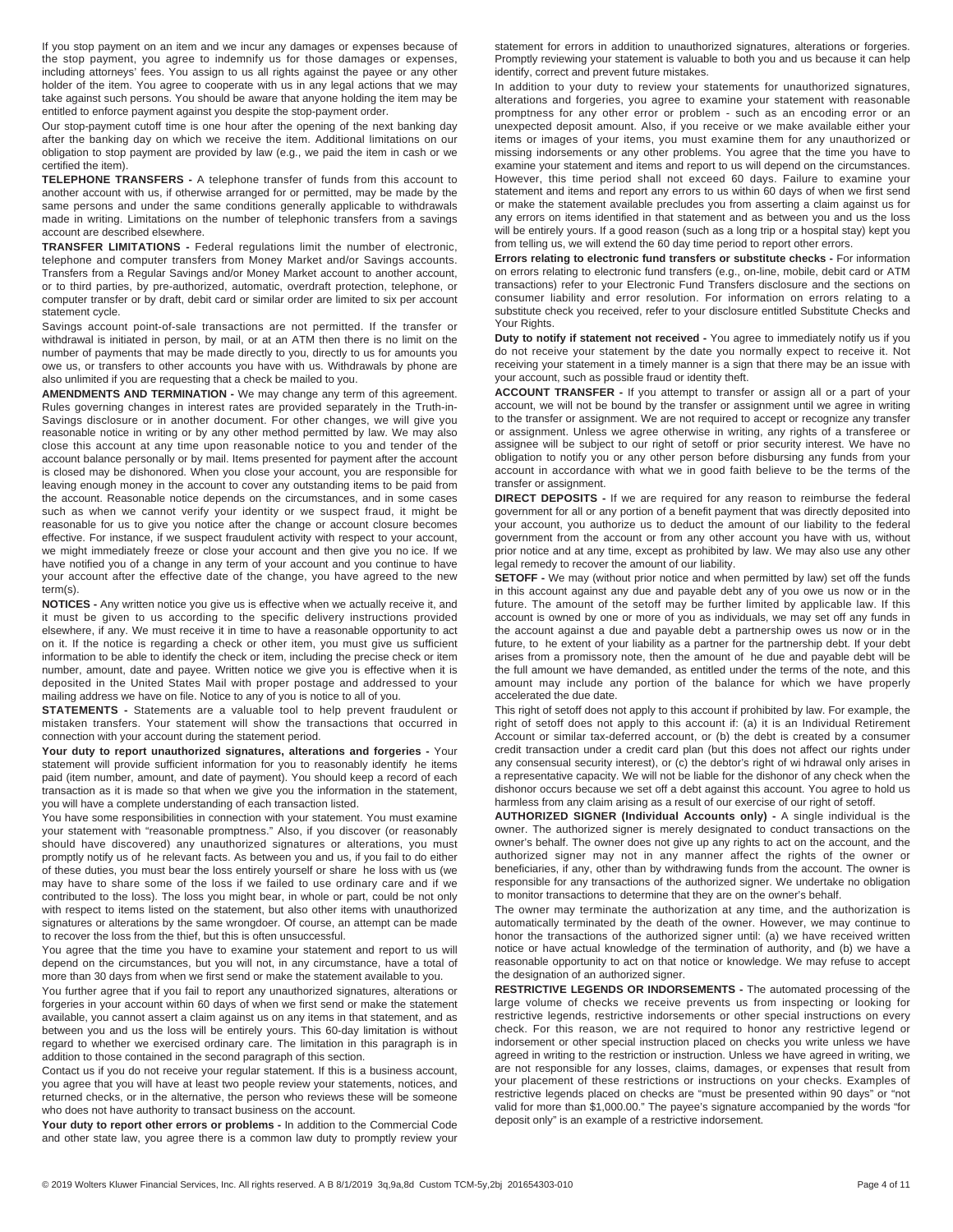CHECK PROCESSING - We process items mechanically by relying solely on the information encoded in magnetic ink along the bottom of the items. This means that we do not individually examine all of your items to determine if the item is properly completed, signed and indorsed or to determine if it contains any information other than what is encoded in magnetic ink. You agree that we have exercised ordinary care if our automated processing is consistent with general banking practice, even though we do not inspect each item. Because we do not inspect each item, if you write a check to multiple payees, we can properly pay he check regardless of the number of indorsements unless you notify us in writing that the check requires multiple indorsements. We must receive the notice in time for us to have a reasonable opportunity to act on it, and you must tell us the precise date of the check, amount, check number and payee. We are not responsible for any unauthorized signature or altera ion that would not be identified by a reasonable inspection of the item. Using an automated process helps us keep costs down for you and all account holders.

FICTITIOUS BUSINESS NAME ACCOUNTS - If you hold an account under a fictitious name, each of you represents that one or more of you have the right to use that name and have fulfilled all the legal requirements for using the name and doing business under that name. "Fictitious business name" means, in the case of an individual, a name that does not include the surname (last) of the individual or that suggests the existence of additional owners (e.g., "& Company"). In the case of a partnership, other than a limited partnership, a name that does not include the surname of each general partner or a name that suggests the existence of additional owners is a fictitious business name. In the case of a corporation, any name other than the corporate name stated in its articles of incorporation is a fictitious business name. In the case of a limited partnership or a limited liability company, any name other than the name of the limited partnership or limited liability company on file with the Secretary of State is a fictitious business name.

UNCLAIMED PROPERTY NOTICE - Your property may be transferred to the appropriate state if no activity occurs in the account within he time period specified by state law

FACSIMILE SIGNATURES - Unless you make advance arrangements with us, we have no obligation to honor facsimile signatures on your checks or other orders. If we do agree to honor items containing facsimile signatures, you authorize us, at any time, to charge you for all checks, drafts, or other orders, for the payment of money, that are drawn on us. You give us this authority regardless of by whom or by what means the facsimile signature(s) may have been affixed so long as they resemble the facsimile signature specimen filed with us, and contain the required number of signatures for this purpose. You must notify us at once if you suspect that your facsimile signature is being or has been misused.

POWER OF ATTORNEY - You may wish to appoint an agent to conduct transactions on your behalf. (We, however, have no duty or agreement whatsoever to monitor or insure that the acts of the agent are for your benefit.) This may be done by allowing your agent to sign in that capacity on the signature card or by separate form, such as a power of attorney. A power of attorney continues until your death or the death of the person given the power. If the power of attorney is not "durable," it is revoked when you become incompetent. We may continue to honor the transactions of the agent until: (a) we have received written notice or have actual knowledge of the termination of the authority or the death of an owner, and (b) we have had a reasonable opportunity to act on that notice or knowledge. You agree not to hold us responsible for any loss or damage you may incur as a result of our following instructions given by an agent acting under a valid power of attorney.

STALE-DATED CHECKS - We are not obligated to, but may at our option, pay a check, other than a certified check, presented for payment more than six mon hs after its date. If you do not want us to pay a stale-dated check, you must place a stoppayment order on the check in the manner we have described elsewhere.

FDIC INSURANCE - Funds in your account(s) with us are insured by the Federal Deposit Insurance Corporation (FDIC) and backed by the full faith and credit of the United States. The amount of insurance coverage you have depends on the number of accounts you have with us that are of different "ownership." An individual account is one unique form of "ownership"; a joint account, a pay-on-death account, and a self directed qualified retirement account (e.g., an IRA) are examples of some of the others. Deposit insurance for a person's self directed qualified retirement account is up to \$250,000. (An IRA is a self directed qualified retirement account as is any account where the owner decides where and how to invest the balance.) Funds are insured to \$250,000 per depositor for the total of funds combined in all of your other insured accounts with us. If you want a more detailed explanation or additional information, you may ask us or contact the FDIC. You can also visit the FDIC website at www.fdic.gov and click on the Deposit Insurance link. The link includes detailed contact information as well as a deposit insurance estimator.

INDORSEMENTS - We may accept for deposit any item payable to you or your order, even if they are not indorsed by you. We may give cash back to any one of you. We may supply any missing indorsement(s) for any item we accept for deposit or collection, and you warrant that all indorsements are genuine.

To ensure that your check or share draft is processed without delay, you must indorse it (sign it on the back) in a specific area. Your entire indorsement (whether a signature or a stamp) along with any other indorsement information (e.g. additional indorsements, ID information, driver's license number, etc.) must fall wi hin 11/2" of the "trailing edge" of a check. Indorsements must be made in blue or black ink, so that they are readable by automated check processing equipment.

As you look at the front of a check, the "trailing edge" is the left edge. When you flip the check over, be sure to keep all indorsement information within 11/2" of that edge.



It is important that you confine the indorsement information to this area since the remaining blank space will be used by others in the processing of the check to place additional needed indorsements and information. You agree that you will indemnify, defend, and hold us harmless for any loss, liability, damage or expense that occurs because your indorsement, ano her indorsement or information you have printed on the back of the check obscures our indorsement.

These indorsement guidelines apply to both personal and business checks.

UNCLAIMED PROPERTY - The law establishes procedures under which unclaimed property must be surrendered to the state. (We may have our own rules regarding dormant accounts, and if we charge a fee for dormant accounts it will be disclosed to you elsewhere.) Generally, the funds in your account are considered unclaimed if you have not had any activity or communication with us regarding your account over a period of years. Ask us if you want further information about the period of time or type of activity that will prevent your account from being unclaimed. If your funds are surrendered to the state, you may be able to reclaim them, but your claim must be presented to the state. Once your funds are surrendered, we no longer have any liability or responsibility with respect to the funds.

DEATH OR INCOMPETENCE - You agree to notify us promptly if any person with a right to withdraw funds from your account(s) dies or is adjudicated (determined by the appropriate official) incompetent. We may continue to honor your checks, items, and instructions until: (a) we know of your death or adjudication of incompetence, and (b) we have had a reasonable opportunity to act on that knowledge. You agree that we may pay or certify checks drawn on or before the date of death or adjudication of incompetence for up to ten (10) days after your death or adjudication of incompetence unless ordered to stop payment by someone claiming an interest in the account.

**UTMA ACCOUNTS - Under the Uniform Transfers to Minors Act. the funds in the** account are owned by the child who has unconditional use of the account when he or she reaches the age of majority. Before hat time, the account may be accessed only by he custodian (or successor custodian), and the funds must be used for the benefit of the child. We, however, have no duty or agreement whatsoever to monitor or insure that the acts of the custodian (or successor custodian) are for the child's benefit. We are not responsible to monitor age or eligibility for an UTMA account, even though our records may include the minor's date of birth. It is the custodian's responsibility to properly distribute the funds in the account upon the minor's death or attainment of the age of majority. For this type of account, the child's SSN/TIN is used for the Backup Withholding Certification.

FIDUCIARY ACCOUNTS - Accounts may be opened by a person acting in a fiduciary capacity. A fiduciary is someone who is appointed to act on behalf of and for the benefit of another. We are not responsible for the actions of a fiduciary, including the misuse of funds. This account may be opened and maintained by a person or persons named as a trustee under a written trust agreement, or as executors, administrators, or conservators under court orders. You understand that by merely opening such an account, we are not acting in the capacity of a trustee in connection with the trust nor do we undertake any obligation to monitor or enforce the terms of the trust or letters.

CASH TRANSACTION REPORTING - To help law enforcement agencies detect illegal activities, the law requires all financial institutions to gather and report information on some types of cash transactions. If the information we need to complete the report is not provided, we are required to refuse to handle the transaction. If you have any questions regarding these rules, please contact your local Internal Revenue Service office.

BACKUP WITHHOLDING/TIN CERTIFICATION - Federal tax law requires us to report interest payments we make to you of \$10 or more in a year, and to include your taxpayer identification number (TIN) on the report ( he taxpayer identifica ion number is your social security number if you are an individual). Interest includes dividends, interest and bonus payments for purposes of this rule. Therefore, we require you to provide us with your TIN and to certify that it is correct. In some circumstances, federal law requires us to withhold and pay to the IRS a percentage of the interest that is earned on funds in your accounts. This is known as backup wi hholding. We will not have to withhold interest payments when you open your account if you certify your TIN and certify that you are not subject to backup withholding due to underreporting of interest. (There are special rules if you do not have a TIN but have applied for one, if you are a foreign person, or if you are exempt from the reporting requirements.) We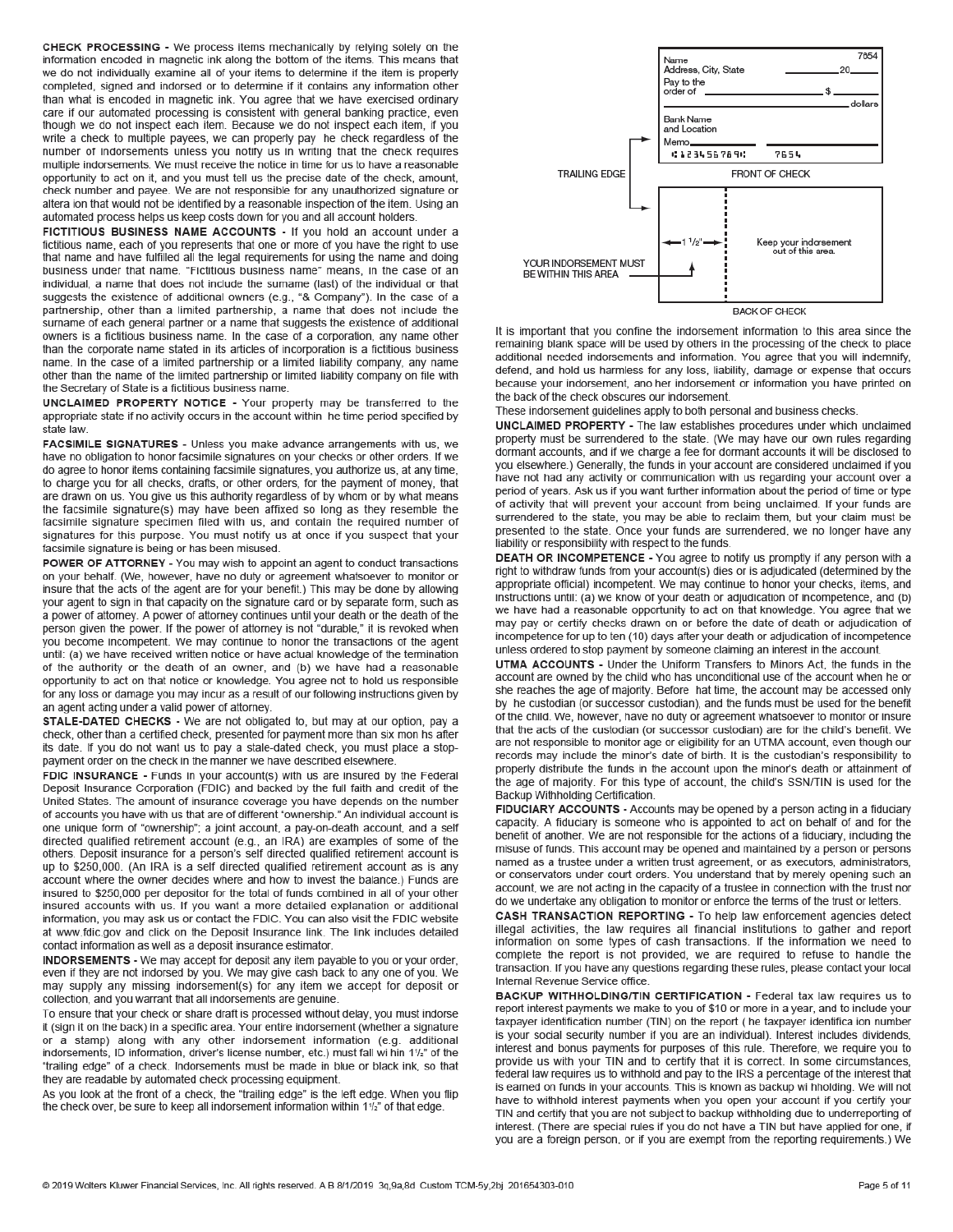may subsequently be required to begin backup withholding if the IRS informs us that you supplied an incorrect TIN or that you underreported your interest income.

**CREDIT VERIFICATION -** You agree that we may verify credit and employment history by any necessary means, including preparation of a credit report by a credit reporting agency.

**LOST, DESTROYED, OR STOLEN CERTIFIED, CASHIER'S, OR TELLER'S CHECKS -** Under some circumstances you may be able to assert a claim for the amount of a lost, destroyed, or stolen certified, cashier's or teller's check. To assert the claim: (a) you must be the remitter (or drawer of a certified check) or payee of the check, (b) we must receive notice from you describing the check with reasonable certainty and asking for payment of the amount of the check, (c) we must receive the notice in time for us to have a reasonable opportunity to act on it, and (d) you must give us a declaration (in a form we require) of your loss with respect to he check. You can ask us for a declaration form. Even if all of these conditions are met, your claim may not be immediately enforceable. We may pay the check until the ninetieth day after the date of the check (or date of acceptance of a certified check). Therefore, your claim is not enforceable until the ninetieth day after the date of the check or date of acceptance, and the conditions listed above have been met. If we have not already paid the check, on the day your claim is enforceable we become obligated to pay you the amount of the check. We will pay you in cash or issue another certified check.

At our option, we may pay you the amount of the check before your claim becomes enforceable. However, we will require you to agree to indemnify us for any losses we might suffer. This means that if the check is presented after we pay your claim, and we pay the check, you are responsible to cover our losses. We may require you to provide a surety bond to assure that you can pay us if we suffer a loss.

**CHANGING ACCOUNT PRODUCTS -** We may change your account to another product offered by us at any time by giving you notice that your account will be changed to another product on a specified date. If your account is a time account, the change will not occur before the next maturity date of your account. If you do not close your account before the date specified in the notice, we may change your account to that o her product on he date specified in the notice.

**TRANSACTIONS BY MAIL -** You may deposit checks by mail. You should indorse the check being sent through the mail with the words "For Deposit Only" and should include your correct account number underneath to ensure the check is credited to the correct account. You should use the pre-encoded checking deposit slips found behind your checks in your checkbook. If you do not use your deposit slip or provide us with instructions indicating how or where the check should be credited, we may apply it to any account or any loan balance you have with us or we may return the check to you. Receipts for such transactions will be mailed to you only if a self-addressed stamped envelope is provided. Following your deposit, examine your statement carefully or call us to ensure that we received the item. Do not send cash through the mail for deposit.

**LEGAL ACTIONS AFFECTING YOUR ACCOUNT -** If we are served with a subpoena, restraining order, writ of attachment or execution, levy, garnishment, search warrant, or similar order relating to your account (termed "legal action" in this section), we will comply with that legal action. Or, in our discretion, we may freeze the assets in the account and not allow any payments out of the account until a final court determination regarding the legal action. We may do these things even if the legal action involves less han all of you. In these cases, we will not have any liability to you if there are insufficient funds to pay your items because we have withdrawn funds from your account or in any way restricted access to your funds in accordance with the legal action. Any fees or expenses we incur in responding to any legal action (including, without limitation, attorneys' fees and our internal expenses) may be charged against your account. The list of fees applicable to your account(s) provided elsewhere may specify additional fees that we may charge for certain legal actions.

**CHECK STORAGE AND COPIES -** You agree that you will not receive your canceled checks. We will store your canceled checks or copies of them for a reasonable retention period. You may request copies from us in the manner we require.

**TRUNCATION, SUBSTITUTE CHECKS, AND OTHER CHECK IMAGES -** If you truncate an original check and create a substitute check, or other paper or electronic image of the original check, you warrant that no one will be asked to make payment on the original check, a substitute check or any o her electronic or paper image, if the payment obligation relating to the original check has already been paid. You also warrant that any substitute check you create conforms to the legal requirements and generally accepted specifications for substitute checks. You agree to retain the original check in conformance with our internal policy for retaining original checks. You agree to indemnify us for any loss we may incur as a result of any truncated check transaction you initiate. We can refuse to accept subs itute checks that have not previously been warranted by a bank or other financial institution in conformance with the Check 21 Act. Unless specifically stated in a separate agreement between you and us, we do not have to accept any other electronic or paper image of an original check.

#### **ACCOUNT SECURITY -**

**Duty to protect account information and methods of access -** It is your responsibility to protect the account number(s) and access device(s) (e.g., an ATM card, point-of-sale card and/or PIN) for your account(s). Do not discuss, compare, or share information about your account number(s) or access device(s) with anyone unless you are willing to give them full use of your money. Checks and electronic withdrawals are processed by automated methods, and anyone who obtains your account number or access device could use it to wi hdraw money from your account, with or without your permission.

**Positive pay and other fraud prevention services - Except for consumer electronic** fund transfers subject to Regulation E, you agree that if we offer you services appropriate for your account to help identify and limit fraud or other unauthorized

transactions against your account, and you reject those services, you will be responsible for any fraudulent or unau horized transactions which could have been prevented by the services we offered. You will not be responsible for such transactions if we acted in bad fai h or to the extent our negligence contributed to the loss. Such services include positive pay or commercially reasonable security procedures. The positive pay service can help detect and prevent check fraud and is appropriate for account holders that issue: a high volume of checks, a lot of checks to the general public, or checks for large dollar amounts.

**Account numbers -** Thieves can encode your account number on a check which looks and functions like an authorized check and can be used to withdraw money from your account. Your account number can also be used to issue a "remotely created check." Like a typical check, a remotely created check (sometimes called a telecheck, preauthorized draft or demand draft) is a draft or check that can be used to withdraw money from your account. Unlike a typical check or draft, however, a remotely created check is not issued by the paying bank and does not contain the signature of the account owner (or a signature purported to be the signature of the account owner). If you have truly authorized the remotely created check (to purchase a service or merchandise, for example), it is properly payable. But it can be risky to authorize a remotely created check. A swindler could issue a remotely created check in an amount greater than you authorized, or issue additional remotely created checks that you have not authorized. We will not know if the withdrawal is unauthorized or in an amount greater than the amount you have authorized. Payment can be made from your account even though you did not contact us directly and order the payment.

**Access devices -** If you furnish your access device and grant actual authority to make transfers to someone who then exceeds hat authority, you will be liable for the transfers unless we have been notified that transfers by that person are no longer authorized. Please review the additional information you have received or will receive regarding transfers by access device.

**Blank checks -** You must also take precaution in safeguarding your blank checks. Notify us at once if you hink your blank checks have been lost or stolen. As between you and us, if you are negligent in safeguarding your checks, you must bear the loss entirely yourself, or share the loss with us if we failed to use ordinary care which substan ially contributes to the loss.

**REMOTELY CREATED CHECKS -** Like any standard check or draft, a remotely created check (sometimes called a telecheck, preauthorized draft or demand draft) is a check or draft that can be used to withdraw money from an account. Unlike a typical check or draft, however, a remotely created check is not issued by the paying bank and does not contain the signature of the account owner (or a signature purported to be the signature of the account owner). In place of a signature, the check usually has a statement that the owner authorized the check or has the owner's name typed or printed on the signature line.

You warrant and agree to the following for every remotely created check we receive from you for deposit or collection: (1) you have received express and verifiable authorization to create the check in he amount and to the payee that appears on the check; (2) you will maintain proof of the au horization for at least 2 years from the date of the authorization, and supply us the proof if we ask; and (3) if a check is returned you owe us the amount of the check, regardless of when the check is returned. We may take funds from your account to pay the amount you owe us, and if there are insufficient funds in your account, you still owe us the remaining balance.

**UNLAWFUL INTERNET GAMBLING NOTICE -** Restricted transactions as defined in Federal Reserve Regulation GG are prohibited from being processed through this account or relationship. Restricted transactions generally include, but are not limited to, those in which credit, electronic fund transfers, checks, or drafts are knowingly accepted by gambling businesses in connection with the participation by others in unlawful Internet gambling.

**TELEPHONIC INSTRUCTIONS -** Unless required by law or we have agreed otherwise in writing, we are not required to act upon instructions you give us via facsimile transmission or leave by voice mail or on a telephone answering machine.

**MONITORING AND RECORDING TELEPHONE CALLS AND CONSENT TO RECEIVE COMMUNICATIONS -** Subject to federal and state law, we may monitor or record phone calls for security reasons, to maintain a record and to ensure that you receive courteous and efficient service. You consent in advance to any such recording.

To provide you with the best possible service in our ongoing business relationship for your account we may need to contact you about your account from time to time by telephone, text messaging or email. However, we first obtain your consent to contact you about your account in compliance with applicable consumer protection provisions in the federal Telephone Consumer Protection Act of 1991 (TCPA), CAN-SPAM Act and their related federal regulations and orders issued by the Federal Communications Commission (FCC).

- Your consent is limited to your account, and as authorized by applicable law and regulations.
- Your consent is voluntary and not conditioned on the purchase of any product or service from us.

With the above understandings, you authorize us to contact you regarding your account throughout its existence using any telephone numbers or email addresses that you have previously provided to us by virtue of an existing business relationship or that you may subsequently provide to us.

This consent is regardless of whether the number we use to contact you is assigned to a landline, a paging service, a cellular wireless service, a specialized mobile radio service, other radio common carrier service or any other service for which you may be charged for the call. You further authorize us to contact you through the use of voice,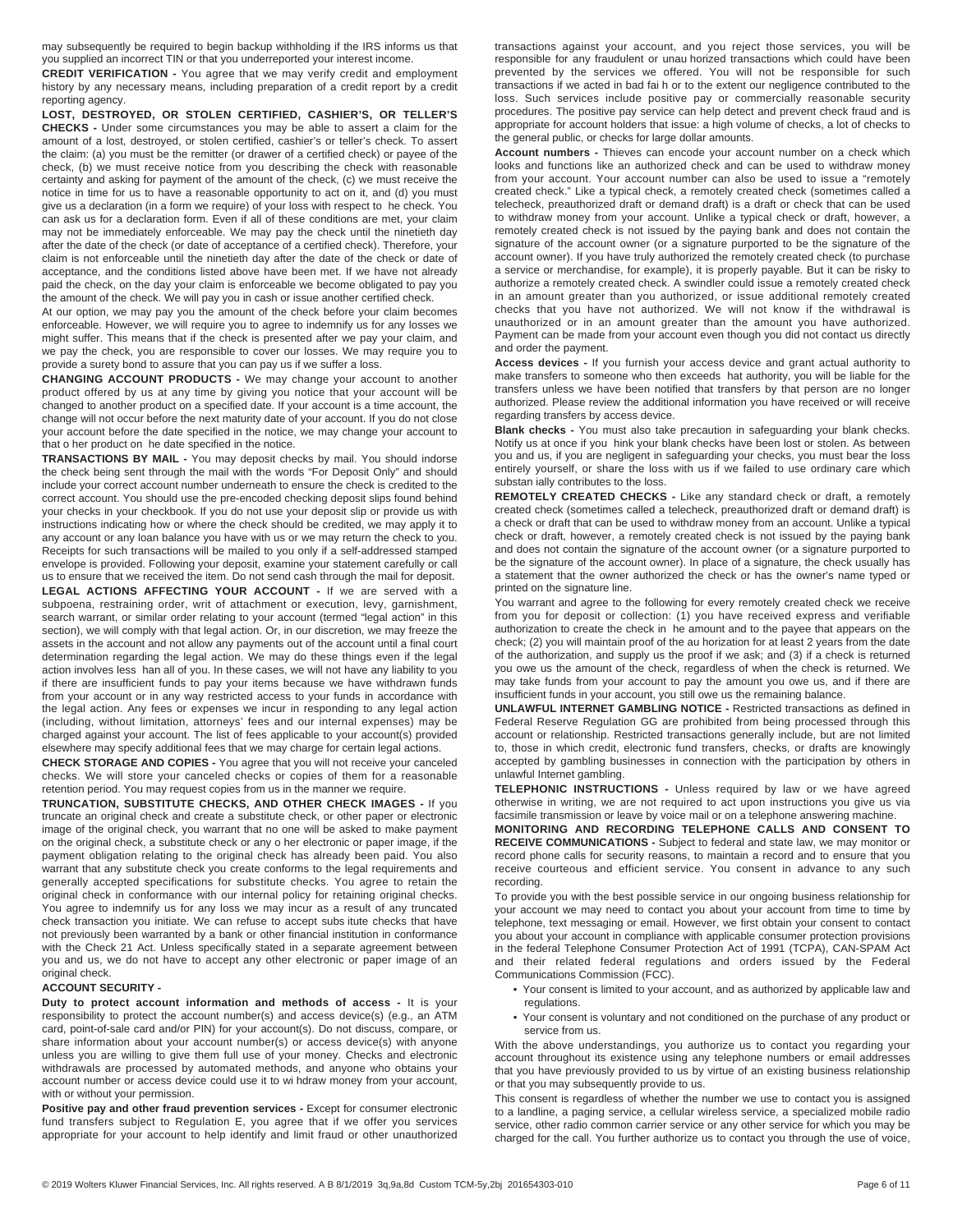voice mail and text messaging, including the use of pre-recorded or artificial voice messages and an automated dialing device.

If necessary, you may change or remove any of the telephone numbers or email addresses at any time using any reasonable means to notify us.

**CLAIM OF LOSS -** If you claim a credit or refund because of a forgery, alteration, or any other unauthorized withdrawal, you agree to cooperate with us in the investigation of the loss, including giving us an affidavit containing whatever reasonable information we require concerning your account, the transaction, and the circumstances surrounding the loss. You will no ify law enforcement authorities of any criminal act related to the claim of lost, missing, or stolen checks or unauthorized wi hdrawals. We will have a reasonable period of time to investigate the facts and circumstances surrounding any claim of loss. Unless we have acted in bad faith, we will not be liable for special or consequential damages, including loss of profits or opportunity, or for attorneys' fees incurred by you.

You agree that you will not waive any rights you have to recover your loss against anyone who is obligated to repay, insure, or otherwise reimburse you for your loss. You will pursue your rights or, at our option, assign them to us so that we may pursue them. Our liability will be reduced by the amount you recover or are entitled to recover from these other sources.

**EARLY WITHDRAWAL PENALTIES (and involuntary withdrawals) -** We may impose early withdrawal penalties on a withdrawal from a time account even if you don't initiate the withdrawal. For instance, the early withdrawal penalty may be imposed if the withdrawal is caused by our setoff against funds in the account or as a result of an attachment or other legal process. We may close your account and impose the early withdrawal penalty on the entire account balance in the event of a partial early withdrawal. See your notice of penalty for early withdrawals for additional information.

**ADDRESS OR NAME CHANGES -** You are responsible for notifying us of any change in your address or your name. Unless we agree otherwise, change of address or name must be made in writing by at least one of the account holders. Informing us of your address or name change on a check reorder form is not sufficient. We will attempt to communicate with you only by use of the most recent address you have provided to us. If provided elsewhere, we may impose a service fee if we attempt to locate you.

**RESOLVING ACCOUNT DISPUTES** - We may place an administrative hold on the funds in your account (refuse payment or withdrawal of the funds) if it becomes subject to a claim adverse to (1) your own interest; (2) others claiming an interest as survivors or beneficiaries of your account; or (3) a claim arising by operation of law. The hold may be placed for such period of time as we believe reasonably necessary to allow a legal proceeding to determine the merits of the claim or until we receive evidence satisfactory to us that the dispute has been resolved. We will not be liable for any items that are dishonored as a consequence of placing a hold on funds in your account for these reasons.

**INTERNATIONAL ACH TRANSACTIONS -** Financial institutions are required by law to scrutinize or verify any international ACH transaction (IAT) that hey receive against the Specially Designated Na ionals (SDN) list of the Office of Foreign Assets Control (OFAC). This action may, from time to time, cause us to temporarily suspend processing of an IAT and poten ially affect the settlement and/or availability of such payments.

**WAIVER OF NOTICES -** To the extent permitted by law, you waive any notice of nonpayment, dishonor or protest regarding any items credited to or charged against your account. For example, if you deposit an item and it is returned unpaid or we receive a notice of nonpayment, we do not have to notify you unless required by federal Regulation CC or o her law.

**FUNDS TRANSFERS -** The terms used in this section have the meaning given to them in Article 4A of the Uniform Commercial Code - Funds Transfers (UCC 4A). This section will generally not apply to you if you are a consumer. However, even if you are a consumer, this section will apply to that part of any funds transfer that is conducted by Fedwire. This section is subject to UCC 4A as adopted in the state in which you have your deposit with us. This agreement is also subject to all clearing house association rules, rules of the Board of Governors of the Federal Reserve System and their operating circulars. If any part of this agreement is determined to be unenforceable, the rest of the agreement remains effective. This agreement controls funds transfers unless supplemented or amended in a separate written agreement signed by us. This agreement does not apply to a funds transfer if any part of the transfer is governed by the Electronic Fund Transfer Act of 1978 (EFTA), except this agreement does apply to a funds transfer that is a remittance transfer as defined in EFTA unless the remittance transfer is an electronic fund transfer as defined in EFTA.

**Funds transfer -** A funds transfer is the transaction or series of transactions that begin with the originator's payment order, made for the purpose of making payment to the beneficiary of the order. A funds transfer is completed by the acceptance by the beneficiary's bank of a payment order for the benefit of the beneficiary of the originator's order. You may give us a payment order orally, electronically, or in writing, but your order cannot state any condition to payment to the beneficiary other than the time of payment. Credit entries may be made by ACH.

**Authorized account -** An authorized account is a deposit account you have with us that you have designated as a source of payment of payment orders you issue to us. If you have not designated an authorized account, any account you have with us is an authorized account to the extent that payment of the payment order is not inconsistent with the use of the account.

**Acceptance of your payment order -** We are not obligated to accept any payment order that you give us, although we normally will accept your payment order if you have a withdrawable credit in an authorized account sufficient to cover the order. If we

do not execute your payment order, but give you notice of our rejection of your payment order after the execution date or give you no notice, we are not liable to pay you as restitution any interest on a withdrawable credit in a non-interest-bearing account.

**Cutoff time -** If we do not receive your payment order or communica ion canceling or amending a payment order before our cutoff time on a funds transfer day for that type of order or communication, the order or communication will be deemed to be received at the opening of our next funds transfer business day.

Payment of your order - If we accept a payment order you give us, we may receive payment by automatically deducting from any authorized account the amount of the payment order plus the amount of any expenses and charges for our services in execution of your payment order. We are entitled to payment on the payment or execution date. Unless your payment order specifies otherwise, the payment or execution date is he funds transfer date we receive the payment order. The funds transfer is completed upon acceptance by the beneficiary's bank. Your obligation to pay your payment order is excused if the funds transfer is not completed, but you are still responsible to pay us any expenses and charges for our services. However, if you told us to route the funds transfer through an intermediate bank, and we are unable to obtain a refund because the intermediate bank that you designated has suspended payments, then you are still obligated to pay us for the payment order. You will not be entitled to interest on any refund you receive because the beneficiary's bank does not accept the payment order.

**Security procedure -** As described more fully in a separate writing, the au henticity of a payment order or communication canceling or amending a payment order issued in your name as sender may be verified by a security procedure. You affirm that you have no circumstances which are relevant to the determination of a commercially reasonable security procedure unless those circumstances are expressly contained in a separate writing signed by us. You may choose from one or more security procedures that we have developed, or you may develop your own security procedure if it is acceptable to us. If you refuse a commercially reasonable security procedure that we have offered you, you agree that you will be bound by any payment order issued in your name, whether or not authorized, that we accept in good faith and in compliance with the security procedure you have chosen.

**Duty to report unauthorized or erroneous payment -** You must exercise ordinary care to determine that all payment orders or amendments to payment orders that we accept that are issued in your name are authorized, enforceable, in the correct amount, to the correct beneficiary, and not otherwise erroneous. If you discover (or with reasonable care should have discovered) an unauthorized, unenforceable, or erroneously executed payment order or amendment, you must exercise ordinary care to notify us of the relevant facts. The time you have to notify us will depend on the circumstances, but that time will not in any circumstance exceed 14 days from when you are notified of our acceptance or execution of the payment order or amendment or that your account was debited with respect to the order or amendment. If you do not provide us with timely notice you will not be entitled to interest on any refundable amount. If we can prove that you failed to perform either of these duties with respect to an erroneous payment and that we incurred a loss as a result of the failure, you are liable to us for he amount of the loss not exceeding the amount of your order.

**Identifying number -** If your payment order identifies an intermediate bank, beneficiary bank, or beneficiary by name and number, we and every receiving or beneficiary bank may rely upon the identifying number rather than the name to make payment, even if the number identifies an intermediate bank or person different than the bank or beneficiary identified by name. Neither we nor any receiving or beneficiary bank have any responsibility to determine whether the name and identifying number refer to the same financial institution or person.

**Record of oral or telephone orders -** You agree that we may, if we choose, record any oral or telephone payment order or communication of amendment or cancelation.

**Notice of credit -** If we receive a payment order to credit an account you have with us, we are not required to provide you with any notice of the payment order or the credit.

**Provisional credit -** You agree to be bound by the automated clearing house association operating rules that provide that payments made to you or originated by you by funds transfer through the automated clearing house system are provisional until final settlement is made through a Federal Reserve Bank or otherwise payment is made as provided in Article 4A-403(a) of the Uniform Commercial Code.

**Refund of credit -** You agree that if we do not receive payment of an amount credited to your account, we are entitled to a refund from you in the amount credited and the party originating such payment will not be considered to have paid the amount so credited.

**Amendment of funds transfer agreement -** From time to time we may amend any term of this agreement by giving you reasonable no ice in writing. We may give notice to anyone who is authorized to send payment orders to us in your name, or to anyone who is authorized to accept service.

**Cancelation or amendment of payment order -** You may cancel or amend a payment order you give us only if we receive the communication of cancelation or amendment before our cutoff time and in time to have a reasonable opportunity to act on it before we accept the payment order. The communication of cancelation or amendment must be presented in conformity with the same security procedure that has been agreed to for payment orders.

**Intermediaries -** We are not liable for the actions of any intermediary, regardless of whether or not we selected the intermediary. We are not responsible for acts of God, outside agencies, or nonsalaried agents.

**Limit on liability -** You waive any claim you may have against us for consequential or special damages, including loss of profit arising out of a payment order or funds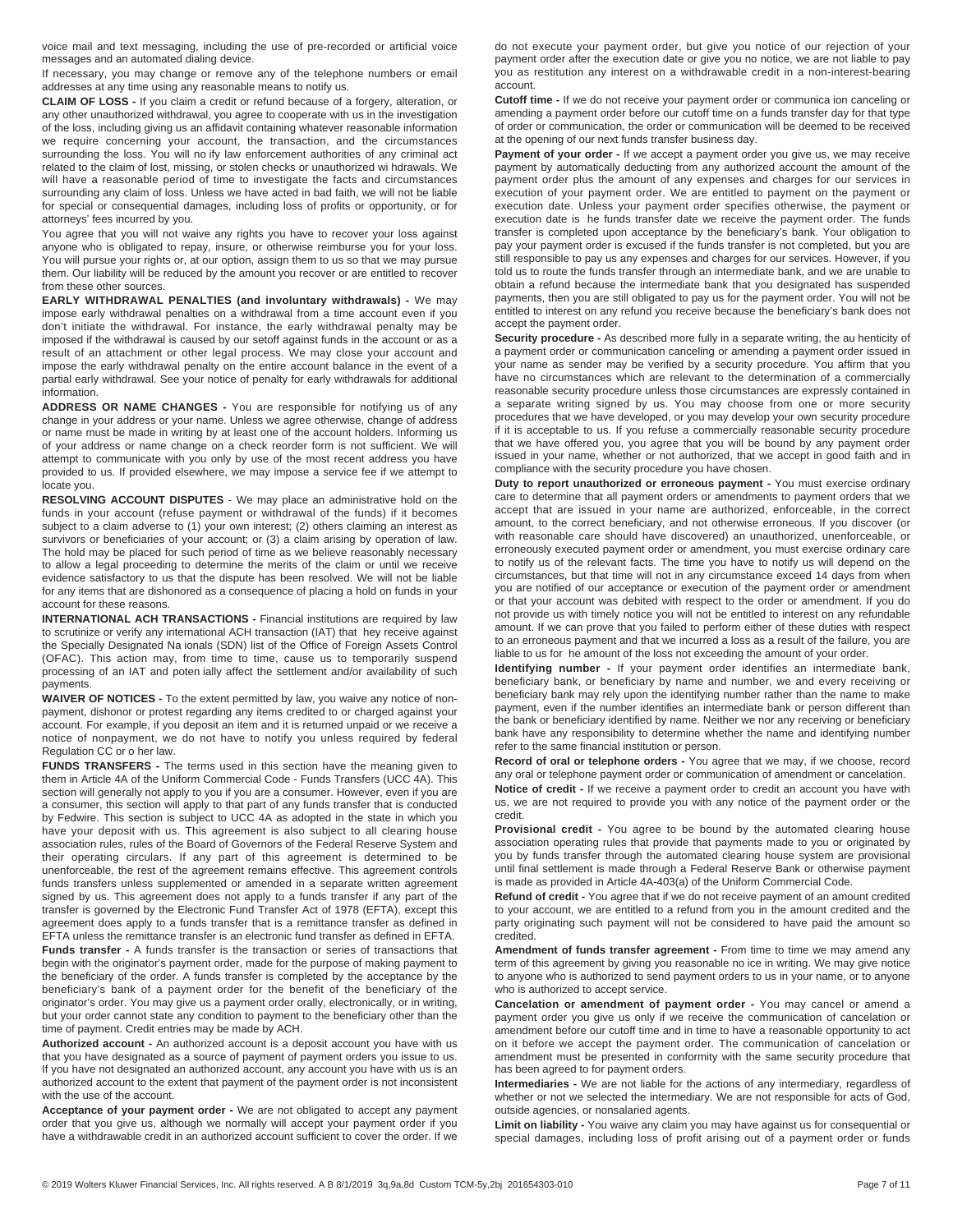transfer, unless this waiver is prohibited by law. We are not responsible for attorney fees you might incur due to erroneous execution of payment order.

**Erroneous execution -** If we receive an order to pay you, and we erroneously pay you more than the amount of the payment order, we are entitled to recover from you the amount in excess of the amount of the payment order, regardless of whether you may have some claim to the excess amount against the originator of the order.

**Objection to payment -** If we give you a notice that reasonably identifies a payment order issued in your name as sender that we have accepted and received payment for, you cannot claim that we are not entitled to retain the payment unless you notify us of your objection to the payment wi hin one year of our no ice to you.

—————————————

## **ELECTRONIC FUND TRANSFERS YOUR RIGHTS AND RESPONSIBILITIES**

This Electronic Fund Transfer disclosure does not apply to any accounts other than consumer accounts, as defined by Regulation E.

Indicated below are types of Electronic Fund Transfers we are capable of handling, some of which may not apply to your account. Please read this disclosure carefully because it tells you your rights and obligations for the transactions listed. You should keep this notice for future reference.

**Electronic Fund Transfers Initiated By Third Parties.** You may authorize a third party to initiate electronic fund transfers between your account and the third party's account. These transfers to make or receive payment may be one-time occurrences or may recur as directed by you. These transfers may use he Automated Clearing House (ACH) or other payments network. Your authorization to the third party to make these transfers can occur in a number of ways. For example, your authorization to convert a check to an electronic fund transfer or to electronically pay a returned check charge can occur when a merchant provides you with notice and you go forward with the transaction (typically, at the point of purchase, a merchant will post a sign and print the notice on a receipt). In all cases, these third party transfers will require you to provide the third party with your account number and bank information. This information can be found on your check as well as on a deposit or withdrawal slip. Thus, you should only provide your bank and account information (whether over the phone, the Internet, or via some o her method) to trusted third parties whom you have authorized to initiate these electronic fund transfers. Examples of these transfers include, but are not limited to:

- **• Preauthorized credits.** You may make arrangements for certain direct deposits to be accepted into your checking, savings, or money market account(s).
- **• Preauthorized payments.** You may make arrangements to pay certain recurring bills from your checking, savings, or money market account(s).
- **• Electronic check conversion.** You may au horize a merchant or other payee to make a one-time electronic payment from your checking account using information from your check to pay for purchases or pay bills.
- **• Electronic returned check charge.** You may authorize a merchant or other payee to initiate an electronic funds transfer to collect a charge in the event a check is returned for insufficient funds.

**ATM Transfers - DEBIT MASTERCARD**®**, MONEYPASS and Accel™ Networks types of transfers and dollar limitations -** You may access your account(s) by ATM using your Debit Mastercard<sup>®</sup> and personal identification number, to:

- **•** make deposits to checking or savings account(s)
- **•** get cash withdrawals from checking or savings account(s)
- **-** you may withdraw no more than \$510.00 per day with a Debit Mastercard®
- **•** transfer funds from savings to checking account(s)
- **•** transfer funds from checking to savings account(s)
- **•** get information about:
- **-** the account balance of your checking or savings account(s)
- Some of these services may not be available at all terminals.

**Types of Debit Mastercard® Point-of-Sale Transactions -** You may access your checking or money market account(s) to purchase goods (in person, online, or by phone), pay for services (in person, online, or by phone), get cash from a merchant, if the merchant permits, or from a participating financial institution, and do anything that a participating merchant will accept.

- **Point-of-Sale Transactions dollar limitations -** Using your card:
	- **•** you may not exceed a combined total of \$2,000.00 in PIN-based transactions or signature-based transactions per day

**Currency Conversion and Cross-Border Transaction Fees.** If you effect a transaction with your Debit Mastercard® in a currency other than US Dollars, Debit Mastercard® will convert the charge into a US Dollar amount. The Debit Mastercard® currency conversion procedure includes use of either a government-mandated exchange rate, or a wholesale exchange rate selected by Debit Mastercard®. The exchange rate Debit Mastercard® uses will be a rate in effect on the day the transaction is processed. This rate may differ from the rate in effect on the date of purchase or the date the transaction was posted to your account.

Debit Mastercard<sup>®</sup> charges us a Currency Conversion Assessment of 20 basis points (.2% of the transaction) for performing the currency conversion. In addition, Debit Mastercard® charges us an Issuer Cross-Border Assessment of 90 basis points (.9% of the transaction) on all cross-border transac ions regardless of whether there is a currency conversion. As a result, we charge you a Currency Conversion fee of .2% and a Cross-Border Transaction fee of .9%. The Cross-Border Transaction fee is

charged on all cross-border transactions regardless of whether there is a currency conversion. A cross-border transaction is a transaction processed hrough the Global Clearing Management System or the Debit Mastercard® Debit Switch in which the country of the merchant is different than the country of the cardholder.

**Advisory Against Illegal Use.** You agree not to use your card(s) for illegal gambling or other illegal purpose. Display of a payment card logo by, for example, an online merchant does not necessarily mean that transactions are lawful in all jurisdictions in which the cardholder may be located.

**Card Activation.** If your Card is a new Debit Mastercard® and not a replacement Card, your Card and a randomly-generated PIN will each be mailed to you separately. Once you receive your Card and PIN, you have two options to activate your Card. You may use a PVB branch ATM or you can call the Voice Response Unit (VRU) number which is provided to you with your Card and follow the instructions provided. Once you activate your Card, you may change your PIN at a PVB Branch ATM or by calling the VRU phone number, or you may choose to continue to use the randomly-generated PIN that was mailed to you. If you choose your own PIN, the randomly-generated PIN will be deactivated. For security purposes, your PIN can only be changed once within a 24-hour period. Once a PIN has been established, you may transfer money into and out of your accounts. Your PIN should always be safeguarded and never shared.

#### **FEES**

**•** We do not charge for direct deposits to any type of account.

**•** We do not charge for preauthorized payments from any type of account.

Except as indicated elsewhere, we do not charge for these electronic fund **transfers** 

**ATM Operator/Network Fees.** When you use an ATM not owned by us, you may be charged a fee by the ATM operator or any network used (and you may be charged a fee for a balance inquiry even if you do not complete a fund transfer).

Refer to our separate fee schedule and Truth-in-Savings Disclosure for information about fees and transaction limitations that may apply if third party transactions on Savings or Money Market accounts exceed six per statement cycle.

#### **DOCUMENTATION**

- **• Terminal transfers.** You can get a receipt at the time you make a transfer to or from your account using an automated teller machine or point-of-sale terminal. However, you may not get a receipt if the amount of the transfer is \$15 or less.
- **• Preauthorized credits.** If you have arranged to have direct deposits made to your account at least once every 60 days from the same person or company, you can call us at (831) 771-4330 to find out whether or not the deposit has been made.
- **• Periodic statements.**

You will get a monthly account statement from us for your checking, savings, and money market accounts.

**PVB Online Banking -** Information about your account(s) is accessible via the Internet upon an accepted set up procedure. You may access your account(s) by logging into our website at www.pacificvalleybank.com and selecting the online banking tab and using your user identification, your unique password and your multifactor authentication. Online Banking provides you the ability to view your accounts, to process certain monetary transactions, and schedule your bills to be paid electronically. Bill Payment transactions are governed by the Terms and Conditions for the Bill Payment Service. Fees may apply for transactions made using the Popmoney<sup>®</sup> Person to Person Payment service, Expedited Payments, or Account-to-Account ("A2A") services; refer to our separate fee schedule for information.

Please also see **Transfer Limitations** section regarding limitations that apply to transfers made from savings and money market accounts.

**Electronic Statement Disclosure -** If you have opted to have account electronic statements you must maintain a valid email address and notify us immediately if it should change. You can notify us of such change by updating your information in Online Banking or by calling us at 831-771-4330. If your email address becomes invalid at any time, it is your obligation to provide us wi h an updated email address. During the period in which we have only an invalid email address, your account statements will nevertheless be available in our online banking system and it will be your responsibility to retrieve them from the system.

**Popmoney℠ Person to Person Payment Service** - Pacific Valley Bank may offer a<br>Person to Person Payment Service (Popmoney<sup>''''</sup>) that enables you to send and receive money to those you know, or owe, in as little as one business day–securely and electronically. All you need is their email address or mobile phone number. When you use the Person to Person Payment Service to send money to someone, you eliminate the need to share private account information, as well as the hassle of visiting an ATM or writing and mailing a check.

Any usage of Person to Person Payment Services will be governed by the terms applicable to he Person to Person Payment Service. Wireless carrier fees may apply. For additional details, please consult the Terms and Conditions for the Bill Payment Service, sec ion on Popmoney\*<sup>m</sup> Person to Person Payment Service. Fees may apply for transactions made using the Popmoney<sup>sm</sup> Person to Person Payment service; refer to our separate fee schedule for information.

**Expedited Payments - Pacific Valley Bank Online may provide access to expedited** payment options such as Overnight Checks or Same-Day Electronic Payments. Any usage of such expedited payment options will be governed by the terms applicable to the Bill Pay Service. For additional details, please consult the Terms and Conditions for the Bill Payment service offered hrough Pacific Valley Bank. Fees may apply and may vary depending on where the payment is being delivered to the recipient.

**Account-to-Account ("A2A") Transfers -** Pacific Valley Bank Online may provide access to transfer funds between your accounts held with Pacific Valley Bank and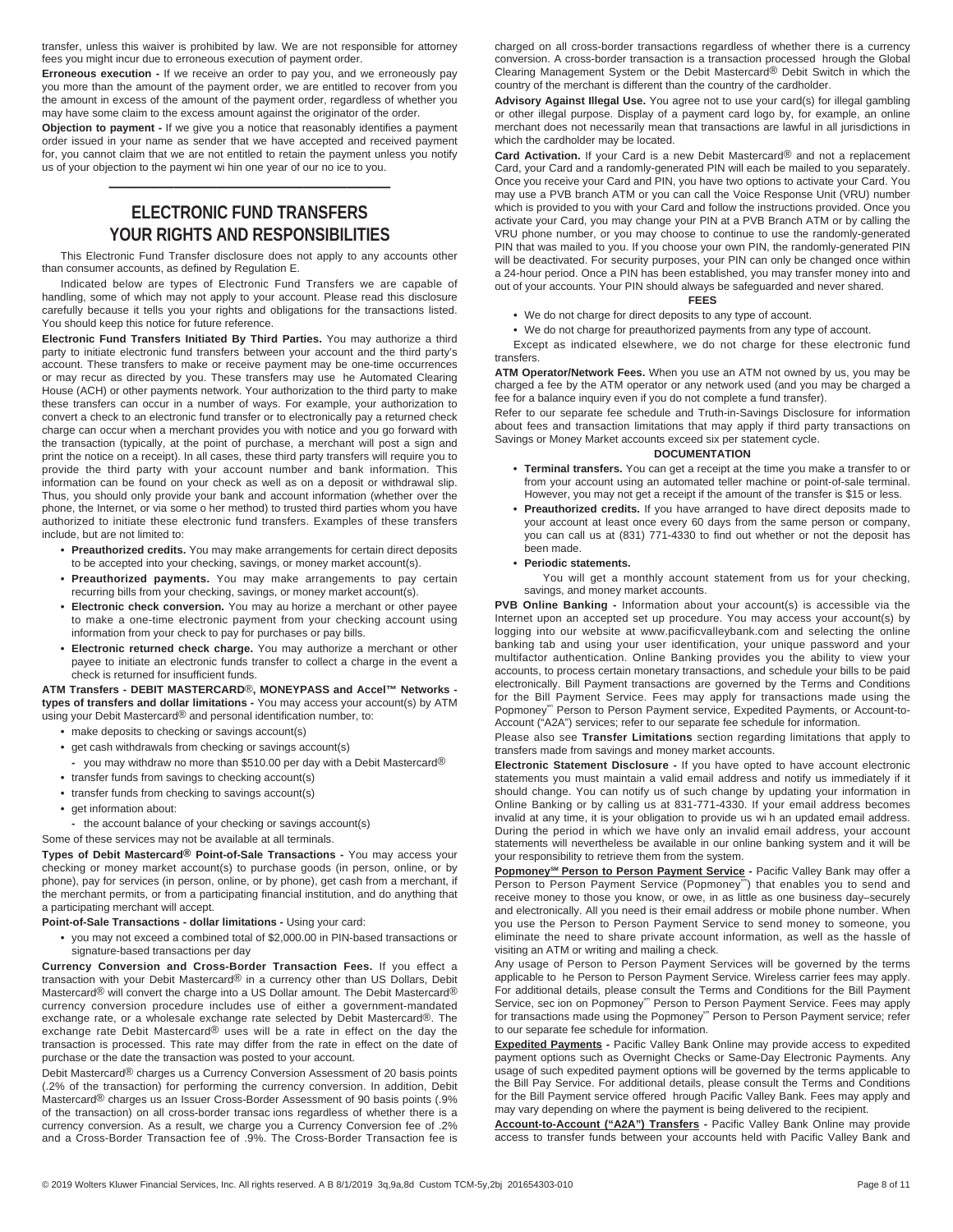your accounts held with another financial institution. Account-to-Account ("A2A") Transfers allow for one-time, future-dated, or recurring transfers between financial institutions. Pacific Valley Bank Online may provide access to enroll in or access Account-to-Account ("A2A") Transfers. Any usage of Pacific Valley Bank Account-to-Account Services will be governed by the terms applicable to the Bill Pay Service. For additional details, please consult the Terms and Conditions for the Bill Payment Service. A transfer fee may apply; refer to our separate fee schedule for information.

**Mobile Banking Transfers - types of transfers and charges -** You may access your account(s) through the browser on your cell or mobile phone at www.pacificvalleybank.com by downloading the TouchBanking app in iTunes or Google Play Store and using your user identification, password, and multifactor authentication, to:

- **•** transfer funds from or to your linked accounts
- **•** make payments from checking, savings or money market to loan account(s) with us
- **•** make payments from checking, savings or money market to third parties
- **•** make payments from person to person (PopMoney)
- **-** refer to our separate fee schedule for charges that may apply
- **•** get information about:
	- **-** the account balance of checking account(s)
	- **-** the last 10 deposits to checking accounts
- **-** the last 10 withdrawals from checking accounts
- **-** the account balance of savings account(s)
- **-** the last 10 deposits to savings accounts

## **-** the last 10 withdrawals from savings accounts

## **PREAUTHORIZED PAYMENTS**

**• Right to stop payment and procedure for doing so.** If you have told us in advance to make regular payments out of your account, you can stop any of these payments. Here is how:

Call or write us at the telephone number or address listed in this disclosure in time for us to receive your request 3 business days or more before the payment is scheduled to be made. If you call, we may also require you to put your request in writing and get it to us within 14 days after you call.

- Please refer to our separate miscellaneous schedule of fees for the amount we will charge you for each stop-payment order you request.
- **• Notice of varying amounts.** If these regular payments may vary in amount, the person you are going to pay will tell you, 10 days before each payment, when it will be made and how much it will be. (You may choose instead to get this notice only when the payment would differ by more than a certain amount from the previous payment, or when the amount would fall outside certain limits that you set.)

**• Liability for failure to stop payment of preauthorized transfer.** If you order us to stop one of these payments 3 business days or more before he transfer is scheduled, and we do not do so, we will be liable for your losses or damages. **FINANCIAL INSTITUTION'S LIABILITY**

**Liability for failure to make transfers.** If we do not complete a transfer to or from your account on time or in the correct amount according to our agreement with you, we will be liable for your losses or damages. However, there are some exceptions. We will not be liable, for instance:

- (1) If, through no fault of ours, you do not have enough money in your account to make the transfer.
- (2) If you have an overdraft line and the transfer would go over the credit limit.
- (3) If the automated teller machine where you are making the transfer does not have enough cash.
- (4) If the terminal or system was not working properly and you knew about the breakdown when you started the transfer.
- (5) If circumstances beyond our control (such as fire or flood) prevent the transfer, despite reasonable precautions that we have taken.
- (6) There may be other exceptions stated in our agreement with you.

#### **CONFIDENTIALITY**

We will disclose information to third parties about your account or the transfers you make:

- (1) where it is necessary for completing transfers; or
- (2) in order to verify the existence and condition of your account for a hird party, such as a credit bureau or merchant; or
- (3) in order to comply with government agency or court orders; or
- (4) as explained in the separate Privacy Disclosure.

#### **UNAUTHORIZED TRANSFERS**

#### **(a) Consumer liability.**

**•** *Generally.* Tell us AT ONCE if you believe your card and/or code has been lost or stolen, or if you believe that an electronic fund transfer has been made without your permission using information from your check. Telephoning is the best way of keeping your possible losses down. You could lose all the money in your account (plus your maximum overdraft line of credit). You can lose no more than \$50 if someone used your card and/or code without your permission, and, either:

- (i) your card can be used to initiate a transaction without a PIN or other personal identification number, or
- you tell us within 2 business days after you learn of the loss or heft of your card and/or code. If you do NOT tell us within 2 business days after you learn of the loss or theft of your card and/or code, and we can prove we could have

stopped someone from using your card and/or code without your permission if you had told us, you could lose as much as \$500.

Also, if your statement shows transfers that you did not make, including those made by card, code or other means, tell us at once. If you do not tell us within 60 days after the statement was mailed to you, you may not get back any money you lost after the 60 days if we can prove that we could have stopped someone from taking the money if you had told us in time. If a good reason (such as a long trip or a hospital stay) kept you from telling us, we will extend he time periods.

**•** *Additional Limits on Liability for Debit Mastercard®.* You will not be liable for any unauthorized transactions using your Debit Mastercard® if: (i) you can demonstrate that you have exercised reasonable care in safeguarding your card from the risk of loss or theft, and (ii) upon becoming aware of a loss or theft, you promptly report the loss or theft to us. Mastercard is a registered trademark, and the circles design is a trademark of Mastercard International Incorporated.

**(b) Contact in event of unauthorized transfer.** If you believe your card and/or code has been lost or stolen, call or write us at the telephone number or address listed in this disclosure. You should also call the number or write to the address listed in this disclosure if you believe a transfer has been made using the information from your check without your permission.

#### **ERROR RESOLUTION NOTICE**

In Case of Errors or Questions About Your Electronic Transfers, Call or Write us at the telephone number or address listed in this disclosure, as soon as you can, if you think your statement or receipt is wrong or if you need more information about a transfer listed on the statement or receipt. We must hear from you no later than 60 days after we sent the FIRST statement on which the problem or error appeared.

- (1) Tell us your name and account number (if any).
- (2) Describe the error or the transfer you are unsure about, and explain as clearly
- as you can why you believe it is an error or why you need more information.
- (3) Tell us the dollar amount of the suspected error.

If you tell us orally, we may require that you send us your complaint or question in writing within 10 business days.

We will determine whether an error occurred within 10 business days and 20 business days if the transfer involved a new account) after we hear from you and will correct any error promptly. If we need more time, however, we may take up to 45 days (90 days if the transfer involved a new account, a point-of-sale transaction, or a foreign-initiated transfer) to investigate your complaint or question. If we decide to do this, we will credit your account within 10 business days and 20 business days if the transfer involved a new account) for the amount you think is in error, so that you will have the use of the money during the time it takes us to complete our investigation. If we ask you to put your complaint or question in writing and we do not receive it within 10 business days, we may not credit your account. Your account is considered a new account for the first 30 days after the first deposit is made, unless each of you already has an established account with us before this account is opened.

We will tell you the results within three business days after completing our investigation. If we decide that there was no error, we will send you a written explana ion.

You may ask for copies of the documents that we used in our investigation.

PACIFIC VALLEY BANK CENTRAL OPERATIONS P.O. BOX 3648 SALINAS, CA 93912 Business Days: Monday through Friday Excluding Federal Holidays Phone: (831) 771-4330

## MORE DETAILED INFORMATION IS AVAILABLE

#### ON REQUEST **NOTICE OF ATM/NIGHT DEPOSIT FACILITY USER PRECAUTIONS**

As with all financial transactions, please exercise discretion when using an automated teller machine (ATM) or night deposit facility. For your own safety, be careful. The following suggestions may be helpful.

- Prepare for your transactions at home (for instance, by filling out a deposit slip) to minimize your time at the ATM or night deposit facility.
- Mark each transaction in your account record, but not while at the ATM or night deposit facility. Always save your ATM receipts. Don't leave them at the ATM or night deposit facility because they may contain important account information.
- 3. Compare your records with the account statements or account histories that you receive.
- 4. Don't lend your Debit Mastercard® to anyone.
- 5. Remember, do not leave your card at the ATM. Do not leave any documents at a night deposit facility.
- Protect the secrecy of your Personal Identification Number (PIN). Protect your Debit Mastercard<sup>®</sup> as hough it were cash. Don't tell anyone your PIN. Don't give anyone information regarding your Debit Mastercard® or PIN over the telephone. Never enter your PIN in any ATM that does not look genuine, has been modified, has a suspicious device attached, or is operating in a suspicious manner. Don't write your PIN where it can be discovered. For example, don't keep a note of your PIN in your wallet or purse.
- 7. Prevent others from seeing you enter your PIN by using your body to shield their view.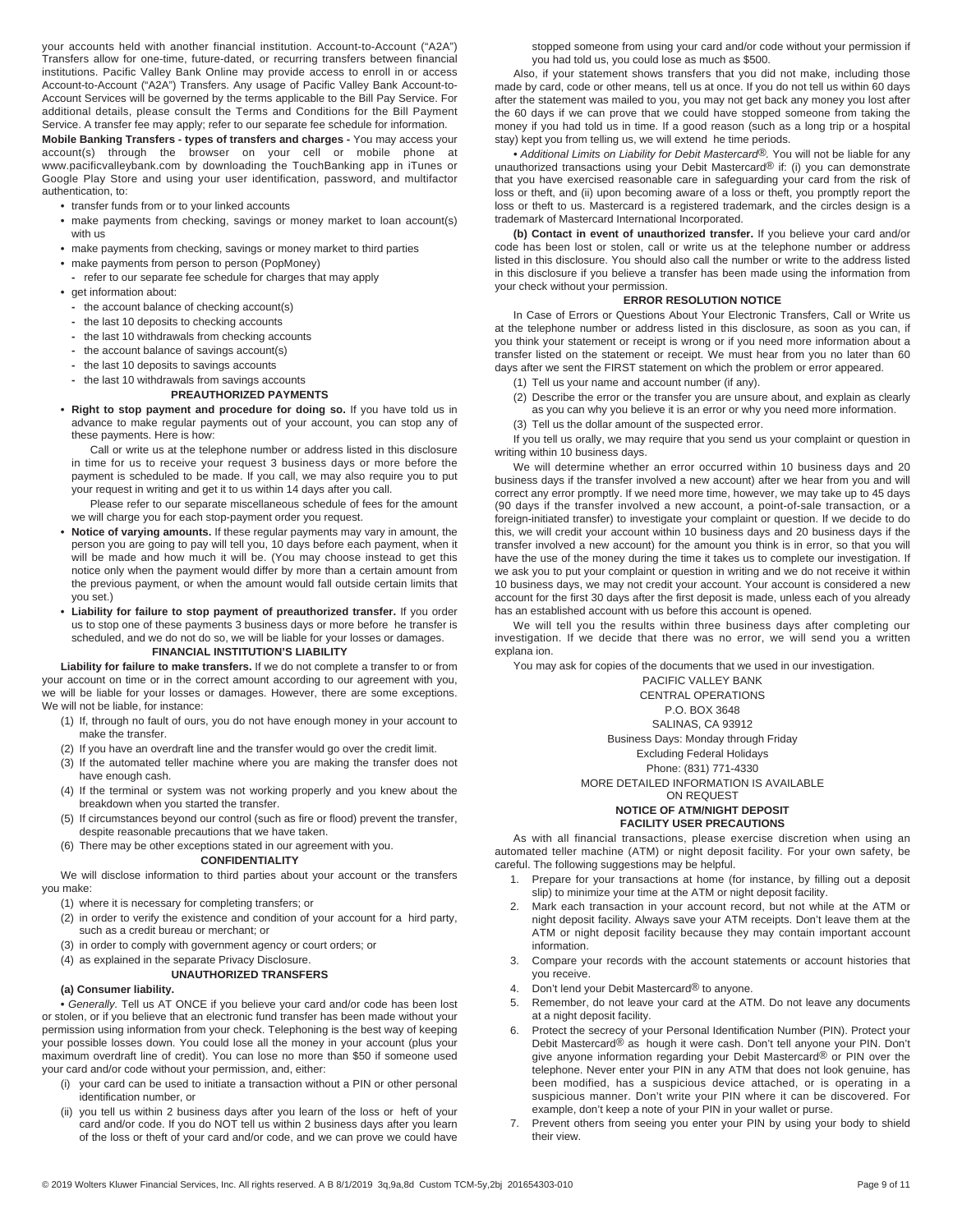- 8. If you lose your Debit Mastercard® or if it is stolen, promptly notify us. You should consult the other disclosures you have received about electronic fund transfers for additional information about what to do if your card is lost or stolen.
- 9. When you make a transaction, be aware of your surroundings. Look out for suspicious activity near the ATM or night deposit facility, particularly if it is after sunset. At night, be sure hat the facility (including the parking area and walkways) is well lighted. Consider having someone accompany you when you use the facility, especially after sunset. If you observe any problem, go to another ATM or night deposit facility.
- 10. Don't accept assistance from anyone you don't know when using an ATM or night deposit facility.
- 11. If you notice anything suspicious or if any o her problem arises after you have begun an ATM transaction, you may want to cancel the transaction, pocket your card and leave. You might consider using another ATM or coming back later.
- 12. Don't display your cash; pocket it as soon as the ATM transaction is completed and count the cash later when you are in the safety of your own car, home, or other secure surrounding.
- 13. At a drive-up facility, make sure all the car doors are locked and all of the windows are rolled up, except the driver's window. Keep the engine running and remain alert to your surroundings.
- 14. We want the ATM and night deposit facility to be safe and convenient for you. Therefore, please tell us if you know of any problem with a facility. For instance, let us know if a light is not working or there is any damage to a facility. Please report any suspicious activity or crimes to both the operator of the facility and the local law enforcement officials immediately.

## **ELECTRONIC FUNDS TRANSFERS DISCLOSURE AND AGREEMENT FOR BUSINESS CUSTOMERS**

—————————————

The following concerns electronic transfers to and from any of your accounts maintained with Pacific Valley Bank for business use. EFT services permits you or a third party acting on your behalf, including your employees, to deposit to or withdraw from your account without the need for a specific written instruction, such as a check or deposit slip, for each transaction. In those instances where a third person will be making deposits to or withdrawals from the account, the agreement you have wi h that third person will authorize the EFT activity on your account. The disclosures, which follow, will govern that activity.

Your use of a Business Debit Mastercard®/ATM Card, business check card, any other Card (Hereafter referred to as "Business Card") issued by the Bank from time to time, is subject to the fees and terms of your checking and savings accounts as set forth in applicable provisions in this agreement and in other related brochures and fee schedules which are available at any one of our branches.

As with consumer Cards, some ATM networks impose an additional transaction fee unrelated to our fees and charges which may be assessed to your account. Other electronic transactions initiated or otherwise authorized by you will be governed by the specific agreement between us covering such transactions, including, without limitation, the rules of the National Automated Clearing House Association (NACHA) whose rules may be amended from time to time by them.

**Activation and Access.** Any Business Card or PIN issued to or selected by you may access only specific business checking or business savings accounts. "Access" means using the Card and PIN to conduct a transaction or obtain informa ion at any ATM, via personal computer or o her means of electronic access.

**Types of Transfers and Limitations.** The Pacific Valley Bank Business Card selected by you may not offer all of the electronic services available due to the type of access method you have chosen. All requests/applications for a Business Card are subject to Bank approval.

The number of transfers or withdrawals you may make from your account in any given month will be governed by the type of deposit account that you have. For restrictions or limitations that you have on your account, please refer to the disclosures and information you received when you established your account relationship. For security reasons, there may be limitations on the amount of cash withdrawals and total number and dollar amount of purchases that you perform using your business Card(s) during a 24-hour period. Daily limits are subject to change without prior notice. Transactions using your Business Card(s) will be completed only if there are sufficient funds available in the corresponding account or another credit or overdraft facility.

**Unauthorized Transactions and Lost or Stolen Cards and/or PINS.** You should review your account transactions daily and let the Bank know the same day an unauthorized transaction occurs. You understand you are wholly responsible for maintaining the security of your Business Card(s) and PINS and their use by you, your employees, or any agents. You shall be liable for the acts of your employees and agents related to your Business Card(s), including Business Card applications and other service requests. If you provide another person with the means to access or perform transactions related to your account(s) using your Business Card(s), PINS, or any other access device, any resulting transaction will be treated as if they were performing and au horized by you. If you believe that an erroneous or unauthorized transaction has occurred using your Business Card(s), or if your Business Card has been lost or stolen, or if you want to cancel a Business Card issued to you or your

employee or agent, or if you want to change your PIN, you must immediately telephone us at (831) 771-4330 or visit your nearest Pacific Valley Bank branch.

## ————————————— **YOUR ABILITY TO WITHDRAW FUNDS**

This policy statement applies to "transaction" accounts and savings accounts. Transaction accounts, in general, are accounts which permit an unlimited number of payments to third persons and an unlimited number of telephone and preauthorized transfers to other accounts of yours with us. Checking accounts are the most common transaction accounts. Feel free to ask us whether any of your other accounts might also be under this policy.

Our policy is to make funds from your cash and check deposits available to you on the first business day after the day we receive your deposit. Electronic direct deposits will be available on the day we receive the deposit. Once the funds are available, you can withdraw them in cash and we will use the funds to pay checks that you have written.

Please remember that even after we have made funds available to you, and you have withdrawn the funds, you are still responsible for checks you deposit that are returned to us unpaid and for any other problems involving your deposit.

For determining the availability of your deposits, every day is a business day, except Saturdays, Sundays, and federal holidays. If you make a deposit before closing on a business day that we are open, we will consider that day to be the day of your deposit. However, if you make a deposit after closing or on a day we are not open, we will consider that the deposit was made on the next business day we are open.

If you make a deposit at our ATM before 3:00 p.m. on a business day that we are open, we will consider that day to be the day of your deposit. However, if you make a deposit at our ATM after 3:00 p.m. or on a day we are not open, we will consider that the deposit was made on the next business day we are open.

If we cash a check for you that is drawn on another bank, we may withhold the availability of a corresponding amount of funds that are already in your account. Those funds will be available at the time funds from the check we cashed would have been available if you had deposited it.

If we accept for deposit a check that is drawn on ano her bank, we may make funds from the deposit available for withdrawal immediately but delay your availability to withdraw a corresponding amount of funds that you have on deposit in another account with us. The funds in the other account would then not be available for withdrawal until the time periods that are described elsewhere in this disclosure for the type of check that you deposited.

#### **LONGER DELAYS MAY APPLY**

**Case-by-case delays.** In some cases, we will not make all of the funds hat you deposit by check available to you on the first business day after the day of your deposit. Depending on the type of check that you deposit, funds may not be available until the second business day after the day of your deposit. The first \$225 of your deposits, however, will be available on the first business day.

If we are not going to make all of the funds from your deposit available on the first business day, we will notify you at the time you make your deposit. We will also tell you when the funds will be available. If your deposit is not made directly to one of our employees, or if we decide to take this action after you have left the premises, we will mail you the notice by the day after we receive your deposit.

If you will need the funds from a deposit right away, you should ask us when the funds will be available.

**Safeguard exceptions.** In addition, funds you deposit by check may be delayed for a longer period under the following circumstances:

We believe a check you deposit will not be paid.

You deposit checks totaling more than \$5,525 on any one day.

You redeposit a check that has been returned unpaid.

You have overdrawn your account repeatedly in the last six months.

There is an emergency, such as failure of computer or communications equipment.

We will notify you if we delay your ability to withdraw funds for any of these reasons, and we will tell you when the funds will be available. They will generally be available no later than the seventh business day after the day of your deposit.

#### **SPECIAL RULES FOR NEW ACCOUNTS**

If you are a new customer, the following special rules will apply during the first 30 days your account is open.

Funds from electronic direct deposits to your account will be available on the day we receive the deposit. Funds from deposits of cash, wire transfers, and the first \$5,525 of a day's total deposits of cashier's, certified, teller's, traveler's, and federal, state and local government checks will be available on the first business day after the day of your deposit if the deposit meets certain conditions. For example, the checks must be payable to you (and you may have to use a special deposit slip). The excess over \$5,525 will be available on the ninth business day after the day of your deposit. If your deposit of these checks (other than a U.S. Treasury check) is not made in person to one of our employees, the first \$5,525 will not be available until the second business day after the day of your deposit.

Funds from all other check deposits will be available on he ninth business day after the day of your deposit. —————————————